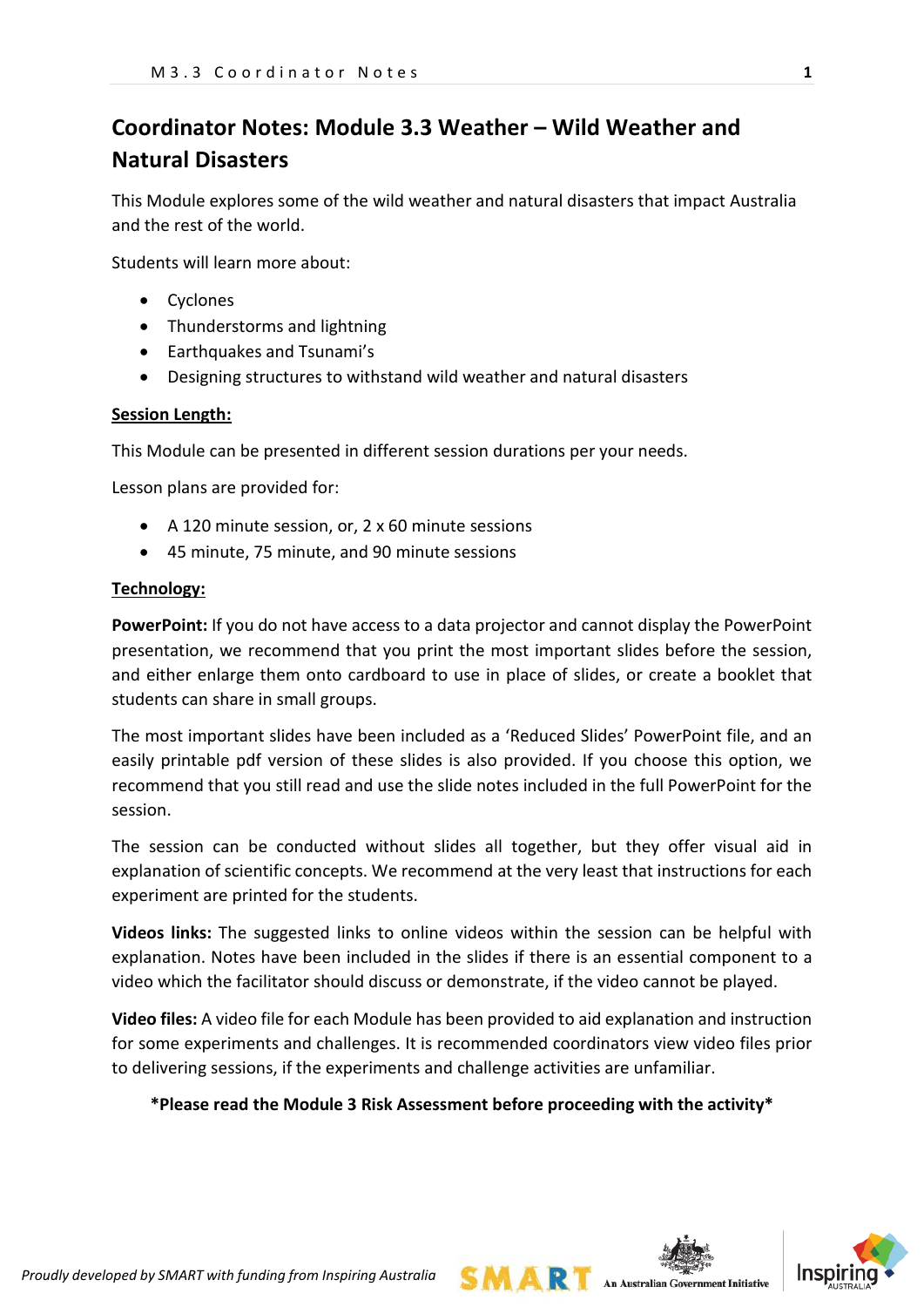| <b>Contents</b>                                                             | Page |  |  |  |
|-----------------------------------------------------------------------------|------|--|--|--|
| Module 3.3 Overview                                                         | 3    |  |  |  |
| Lesson Plan for Module 3.3 - 120 minute session, or, 2 x 60 minute sessions | 5    |  |  |  |
| Experiment E3.3.1 - Tornado Tube                                            | 8    |  |  |  |
| Experiment E3.3.2 - Tornado Jar                                             | 9    |  |  |  |
| Experiment E3.3.3 - Cyclone in a Box (Facilitator Demonstration)            | 10   |  |  |  |
| Experiment E3.3.4 - Static Power                                            | 12   |  |  |  |
|                                                                             |      |  |  |  |
| Challenge M3.3 - Disaster Proofing Challenge - Coordinator Notes            |      |  |  |  |
| Challenge M3.3 - Disaster Proofing Challenge - Planning Sheet               |      |  |  |  |
| Challenge M3.3 - Disaster Proofing Challenge - Work Sheet                   |      |  |  |  |
|                                                                             |      |  |  |  |
| Lesson Plan for Module 3.3 - 90 minute session                              |      |  |  |  |
| Lesson Plan for Module 3.3 - 75 minute session                              |      |  |  |  |
| Lesson Plan for Module 3.3 - 45 minute session                              |      |  |  |  |
|                                                                             |      |  |  |  |
| References                                                                  | 23   |  |  |  |
| Materials Required for Module 3.3 sessions                                  | 24   |  |  |  |



**SMART** An Australian Government Initiative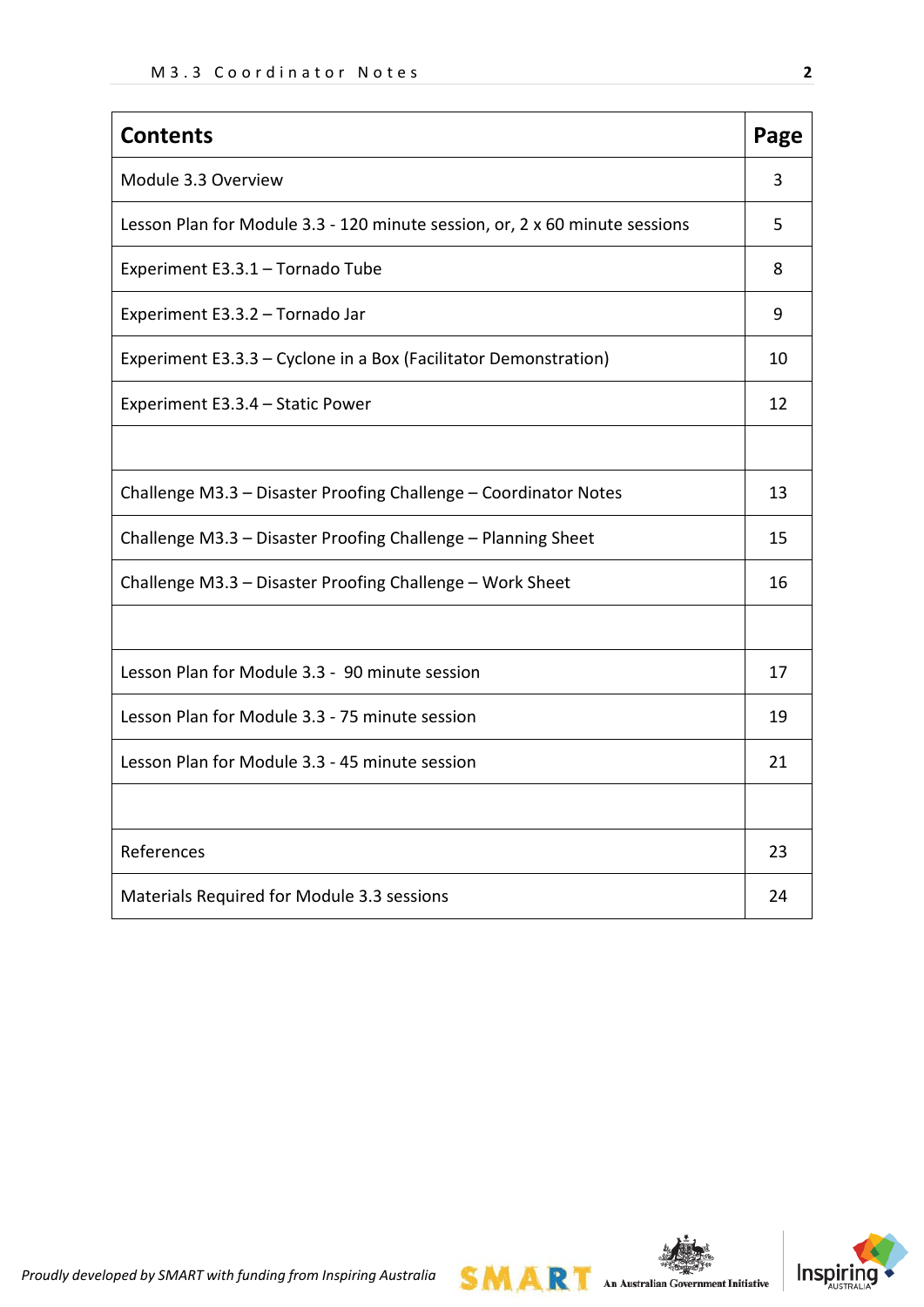# **Module 3.3 Weather – Wild Weather and Natural Disasters: Overview**

Wild weather and natural disasters occur throughout Australia. Extreme events can result in loss of property, and loss of life. Use your local knowledge to assess the benefit of delivering this session, and ensure sensitivity is shown where/when students may have experienced, or be likely to experience, a severe weather or natural disaster event.

Encourage students to use the scientific method (introduced in Module 1) to form hypotheses for their experiments in Module 3.

#### **Content overview:**

|                                                                                                                                                     |        | <b>Session Duration</b> |        |        |  |
|-----------------------------------------------------------------------------------------------------------------------------------------------------|--------|-------------------------|--------|--------|--|
| <b>Concept / Activity</b>                                                                                                                           |        | (minutes)               |        |        |  |
|                                                                                                                                                     | 120    | 90                      | 75     | 45     |  |
| Wild Weather: Exploration of types of extreme weather                                                                                               | $\ast$ | *                       | $\ast$ | $\ast$ |  |
| <b>Experiment 3.3.1 Tornado Tube</b><br>Explores the shape and movement of tornados                                                                 | $\ast$ | $\ast$                  | $\ast$ |        |  |
| Exploration of Tropical Cyclone formation and categorisation                                                                                        | ∗      | *                       | $\ast$ | $\ast$ |  |
| <b>Experiment 3.3.2 Tornado Jar</b><br>Explores the shape and movement of tornados                                                                  | $\ast$ |                         |        | $\ast$ |  |
| Experiment 3.3.3 Cyclone in a Box<br>Explores the formation and shape of cyclones                                                                   | $\ast$ | $\ast$                  | $\ast$ |        |  |
| Thunderstorms and Lightning: exploration of features & risks                                                                                        | ∗      | $\ast$                  |        |        |  |
| <b>Experiment 3.3.4 Static Power</b><br>Explores the generation storage and use of static electricity                                               | $\ast$ | $\ast$                  |        |        |  |
| Natural Disasters: Exploration of types of natural disasters, and<br>connection of some natural disasters to weather                                | $\ast$ | $\ast$                  | $\ast$ | $\ast$ |  |
| Earthquakes and Tsunamis: exploration of features and concepts,<br>measurement and global occurrences                                               | *      | $\ast$                  | $\ast$ |        |  |
| Designing for weather and disaster proofing: exploration of<br>building standards                                                                   | ∗      | ∗                       | $\ast$ | $\ast$ |  |
| <b>Challenge 3.3 Disaster Proofing Challenge</b><br>Students use a range of materials to design, build and test a flood<br>and wind proof structure | $\ast$ | ∗                       | ∗      | ∗      |  |

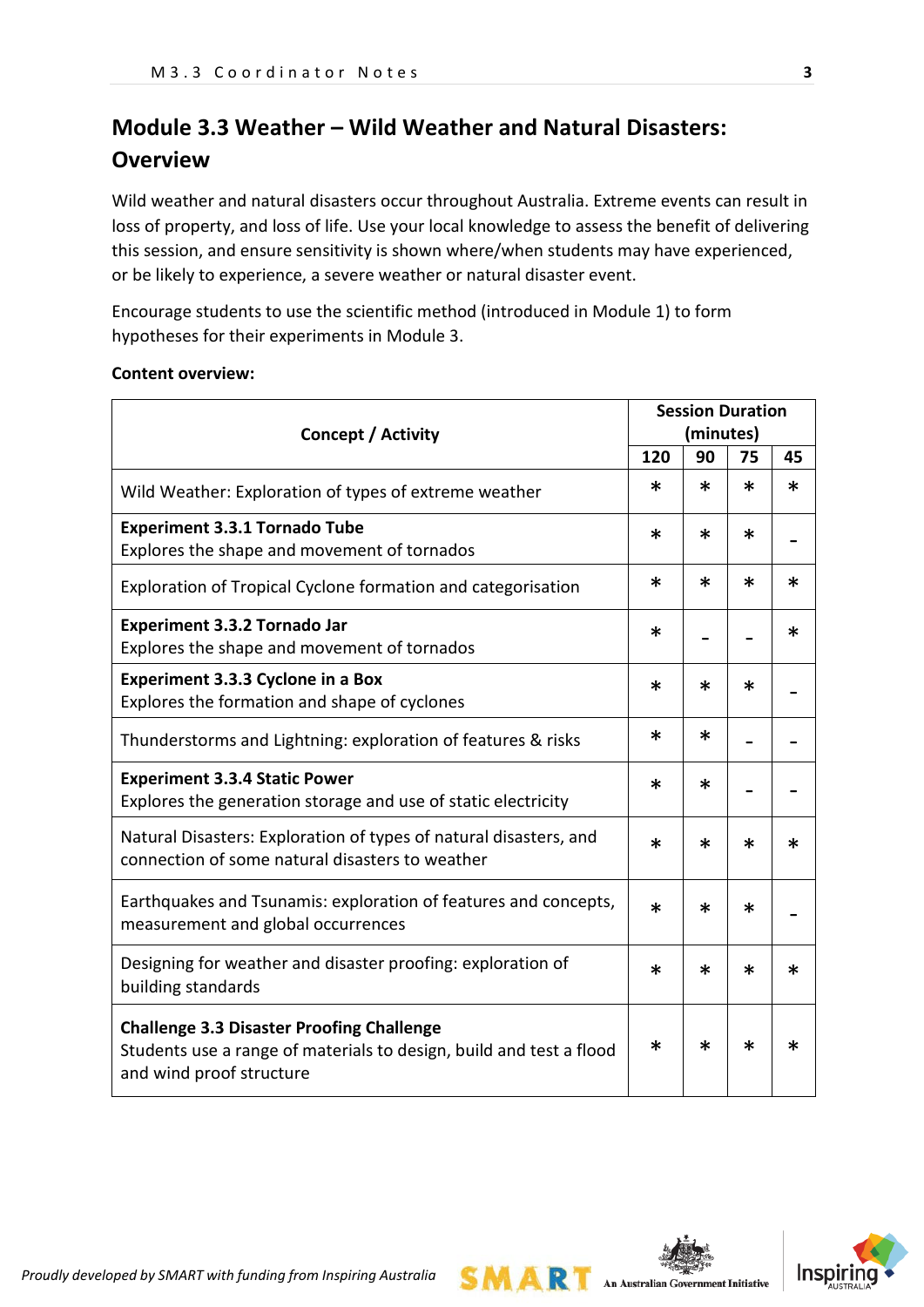#### **Slides:**

PowerPoint Slides are available to support the delivery of this module. Slides explain concepts visually, and include short, engaging videos relevant to the topic. A full list of slides and recommended inclusions for each session duration are provided in the table below. Appropriate slides are also noted in lesson plans for each duration.

| <b>PowerPoint Presentation:</b> |                                                                        |        | <b>Session Duration</b> |        |        |
|---------------------------------|------------------------------------------------------------------------|--------|-------------------------|--------|--------|
|                                 | 'M 3.3 - Master Slides 120 minute Session Duration'                    |        |                         |        |        |
| Slide                           | Content                                                                | 120    | 90                      | 75     | 45     |
| $\mathbf{1}$                    | Introductory title page for Module 3.3                                 | ∗      | ∗                       | ∗      | ∗      |
| $\overline{2}$                  | Prompt slide: Wild Weather, sea foam                                   | ∗      | ∗                       | *      | ∗      |
| $\overline{\mathbf{3}}$         | Prompt slide: Wild Weather, types and impacts                          | ∗      | ∗                       | *      | ∗      |
| 4                               | Experiment E3.3.1 Outline: Tornado Tube                                | ∗      | ∗                       | *      |        |
| 5                               | Prompt slide & Video: Tropical Cyclone formation                       | $\ast$ | ∗                       | *      | ∗      |
| 6                               | Prompt slide: Australian Cyclone Categories                            | $\ast$ | ∗                       | *      | ∗      |
| 7                               | Experiment E3.3.2 Outline: Tornado Jar                                 | $\ast$ |                         |        | *      |
| 8                               | Intro to DRY ICE in preparation for Experiment 3.3.3                   | $\ast$ | $\ast$                  | *      |        |
| 9                               | Experiment E3.3.3 Outline: Cyclone in a Box (DEMO)<br>$\ast$<br>$\ast$ |        |                         |        |        |
| 10                              | Prompt Slide: Thunderstorms and Lightning                              | $\ast$ | $\ast$                  |        |        |
| 11                              | Introductory Slide: Lightning                                          | $\ast$ | ∗                       |        |        |
| 12                              | Experiment E3.3.4 Outline: Static Power<br>∗                           |        |                         |        |        |
| 13                              | Introductory Slide: Natural Disasters, bush fire, flood<br>$\ast$      |        | $\ast$                  | *      | ∗      |
| 14                              | Introductory Slide: Earthquakes, Tsunamis. Video.<br>$\ast$<br>$\ast$  |        |                         |        |        |
| 15                              | Prompt slide: Tectonic plates<br>$\ast$<br>∗                           |        |                         |        |        |
| 16                              | Prompt slide: Richter Scale                                            | $\ast$ | $\ast$                  | $\ast$ |        |
| 17                              | Introductory Slide: Designing for Wild Weather                         | $\ast$ | $\ast$                  | $\ast$ | ∗      |
| 18                              | Introductory slide for C3.3 Challenge                                  | ∗      | $\ast$                  | *      | *      |
| 19                              | Wind proofing information $-$ roofs                                    | ∗      | ∗                       | ∗      | *      |
| 20                              | Wind proofing information - foundations                                | $\ast$ | ∗                       | *      | ∗      |
| 21                              | Wind proofing information - doors and windows                          | $\ast$ | ∗                       | ∗      | ∗      |
| 22                              | Flood proofing information - foundations                               | $\ast$ | $\ast$                  | $\ast$ | $\ast$ |
| 23                              | <b>Challenge Rules</b>                                                 | $\ast$ | ∗                       | ∗      | ∗      |
| 24                              | Session references, online links                                       | $\ast$ | ∗                       | *      | ∗      |
| 25                              | Session references, online links                                       | $\ast$ | $\ast$                  | $\ast$ | $\ast$ |

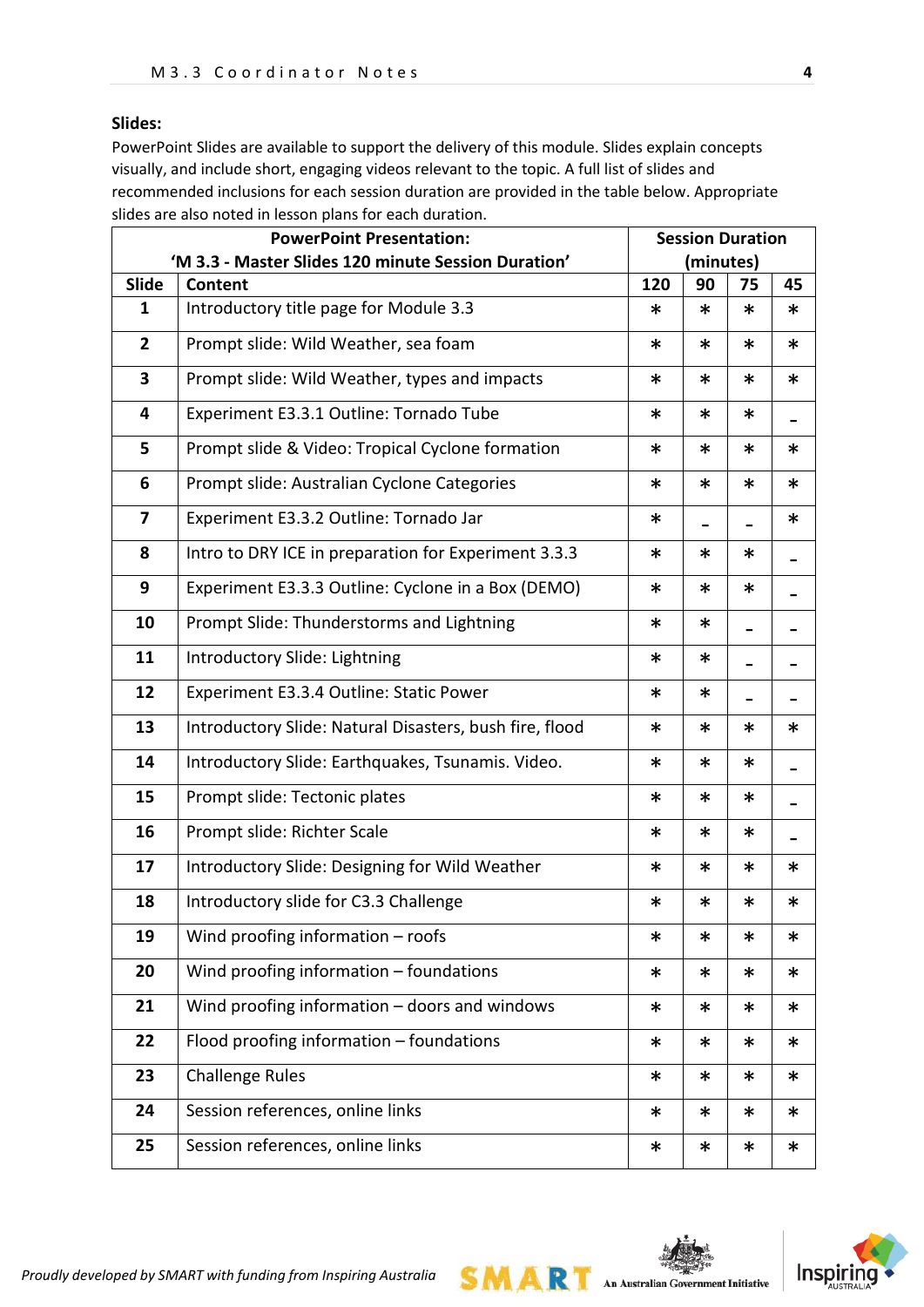# **Module 3.3 Wild Weather and Natural Disasters**

## **Lesson Plan**

## **120 minute session or 2 x 60 minute sessions**

**High Tech:** Use PowerPoint Presentation 'M3.3 - Master Slides' **Low Tech**: Print PowerPoint 'M3.3 - Reduced Slides for Printing'. Use slide notes from the ENTIRE 120 minute presentation, adapting discussion to cover omitted slides.

| <b>Key Learning Area</b><br>Earth Science, Physical World |                                          |                                                                                                                                                                                                                                                                                                                 | <b>Topic</b><br>Weather, Natural Disasters                                                                         |
|-----------------------------------------------------------|------------------------------------------|-----------------------------------------------------------------------------------------------------------------------------------------------------------------------------------------------------------------------------------------------------------------------------------------------------------------|--------------------------------------------------------------------------------------------------------------------|
| <b>Timing</b>                                             | <b>Running</b><br><b>Time</b><br>(hh:mm) | <b>Procedure</b>                                                                                                                                                                                                                                                                                                | <b>Materials</b>                                                                                                   |
|                                                           |                                          | <b>Lesson Introduction</b>                                                                                                                                                                                                                                                                                      |                                                                                                                    |
| 5 min                                                     | 00:05                                    | Welcome. Discuss types of wild<br>weather experienced, seen in the<br>news or heard of.<br>Watch the Channel 7 news videos,<br>showing Sea Foam in QLD in 2013<br>after a cyclone and a water spout<br>in NSW in 2011.<br>(If videos unable to be played,<br>coordinator should watch prior to<br>the session). | PowerPoint M3.3 (Slides 1-3)                                                                                       |
|                                                           |                                          | <b>Body of Lesson</b><br>(Lesson 1, 2 x 60 minute sessions)                                                                                                                                                                                                                                                     |                                                                                                                    |
| 10 min                                                    | 00:15                                    | Discuss hypothesis, conduct<br>Experiment E3.3.1 Tornado Tube                                                                                                                                                                                                                                                   | PowerPoint M3.3 (Slide 4)<br>Plastic 1.25L drink bottles,<br>tornado tube valves, water<br>food colouring, glitter |
| 5 min                                                     | 00:20                                    | Watch the video about Tropical<br>Cyclones and discuss categories of<br>severity. (If video unable to be<br>played, coordinator should watch<br>prior to the session).                                                                                                                                          | PowerPoint M3.3 (Slide 5-6)                                                                                        |
| 5 min                                                     | 00:25                                    | Discuss hypothesis, conduct<br>Experiment E3.3.2 Tornado Jar                                                                                                                                                                                                                                                    | PowerPoint M3.3 (Slide 7)<br>Jars, lids, waters, liquid soap,<br>food colouring                                    |

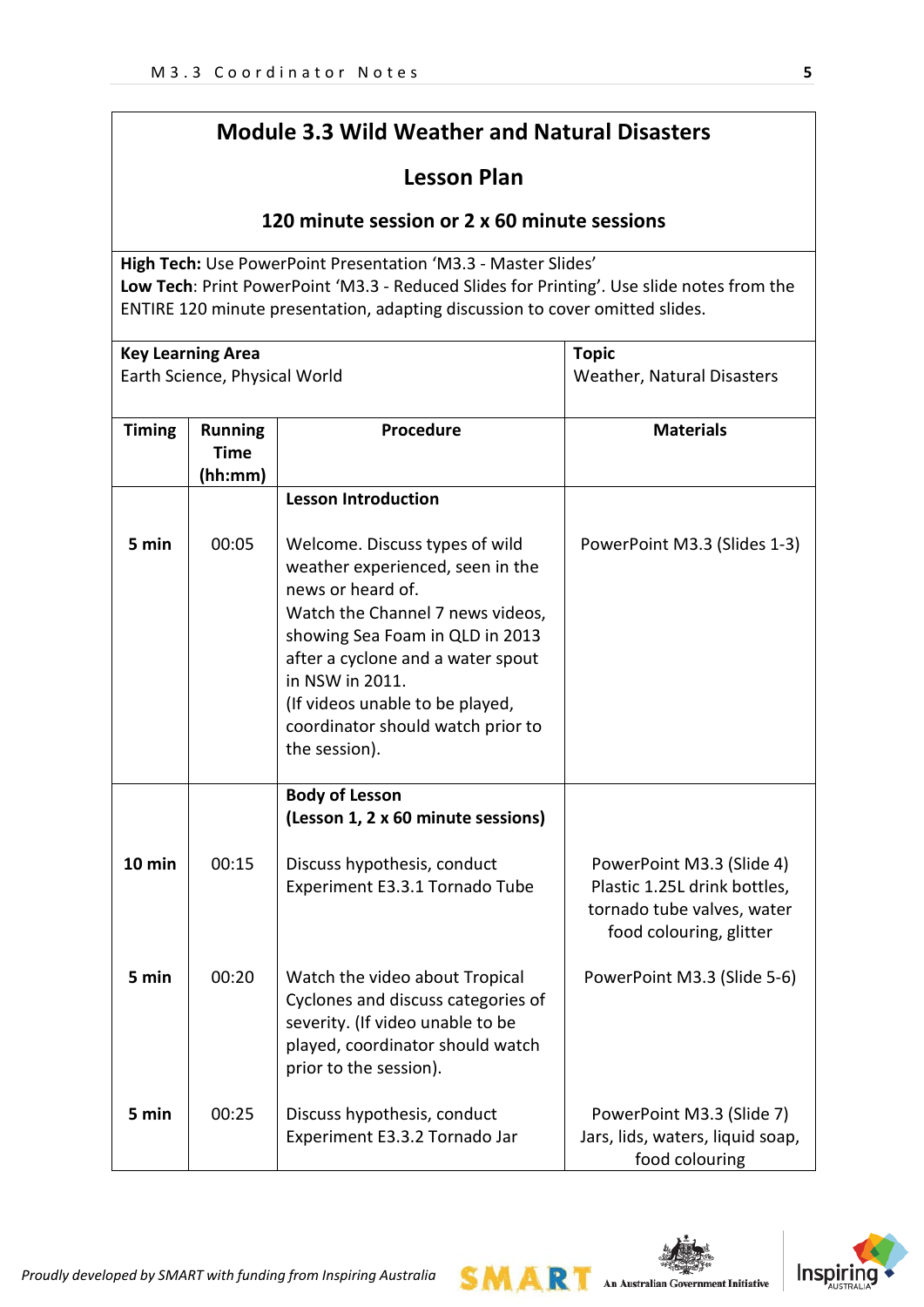| 10 min | 00:30          | Discuss hypothesis, demonstrate<br>experiment 3.3.3 Cyclone in a Box                                                                                                                                     | PowerPoint M3.3 (Slides 8-9)<br>Pre-prepared box, fan,<br>battery, dry ice, container,<br>water, gloves, safety glasses                                                                          |
|--------|----------------|----------------------------------------------------------------------------------------------------------------------------------------------------------------------------------------------------------|--------------------------------------------------------------------------------------------------------------------------------------------------------------------------------------------------|
| 5 min  | 00:35          | Explore thunderstorms and<br>lightning features, risks, concepts                                                                                                                                         | PowerPoint M3.3 (Slide 10-11)                                                                                                                                                                    |
| 10 min | 00:45          | Discuss hypothesis, conduct<br>Experiment E3.3.4 Static Power                                                                                                                                            | PowerPoint M3.3 (Slide 12)<br>Balloons, fluoro light tubes,<br>woollen clothing e.g. sock,<br>tissues                                                                                            |
| 5 min  | 00:50          | Explore wild weather and natural<br>disasters, discuss links and<br>differences. Watch the video about<br>Tsunamis. (If video unable to be<br>played, coordinator should watch<br>prior to the session). | PowerPoint M3.3 (Slide 13-14)                                                                                                                                                                    |
| 5 min  | 00:55          | Discuss earthquakes, tectonic<br>plates, Richter Scale.<br>(Break for 2 x 60 minute sessions)                                                                                                            | PowerPoint M3.3 (Slide 15-16)                                                                                                                                                                    |
|        |                | (Lesson 2, 2 x 60 minute sessions)                                                                                                                                                                       |                                                                                                                                                                                                  |
| 3 min  | 00:03/<br>1:03 | Discuss wild weather, and natural<br>disasters, and ideas for how we<br>might design buildings to withstand<br>them.                                                                                     | PowerPoint M3.3 (Slide 17)                                                                                                                                                                       |
| 5 min  | 00:08/<br>1:08 | Introduce Challenge Activity,<br>explain rules and materials. Outline<br>tips for designing structures.                                                                                                  | PowerPoint M3.3 (Slide 18-23)<br><b>Planning Sheet M3.3</b><br>Paddle pop sticks, skewers,                                                                                                       |
| 2 min  | 00:10/<br>1:10 | Form into groups, hand out<br>planning sheets.                                                                                                                                                           | straws, paper, polystyrene<br>trays, cling wrap, aluminium<br>foil, masking tape, paper clips,                                                                                                   |
| 40 min | 00:50/<br>1:50 | Planning, construction and testing.                                                                                                                                                                      | rubber bands, modelling clay,<br>blue tack, cardboard, large<br>tub, water, bucket, chopping<br>board or tub lid, fan and / or<br>hair dryer or leaf blower,<br>plastic bottles<br>Worksheet 3.3 |

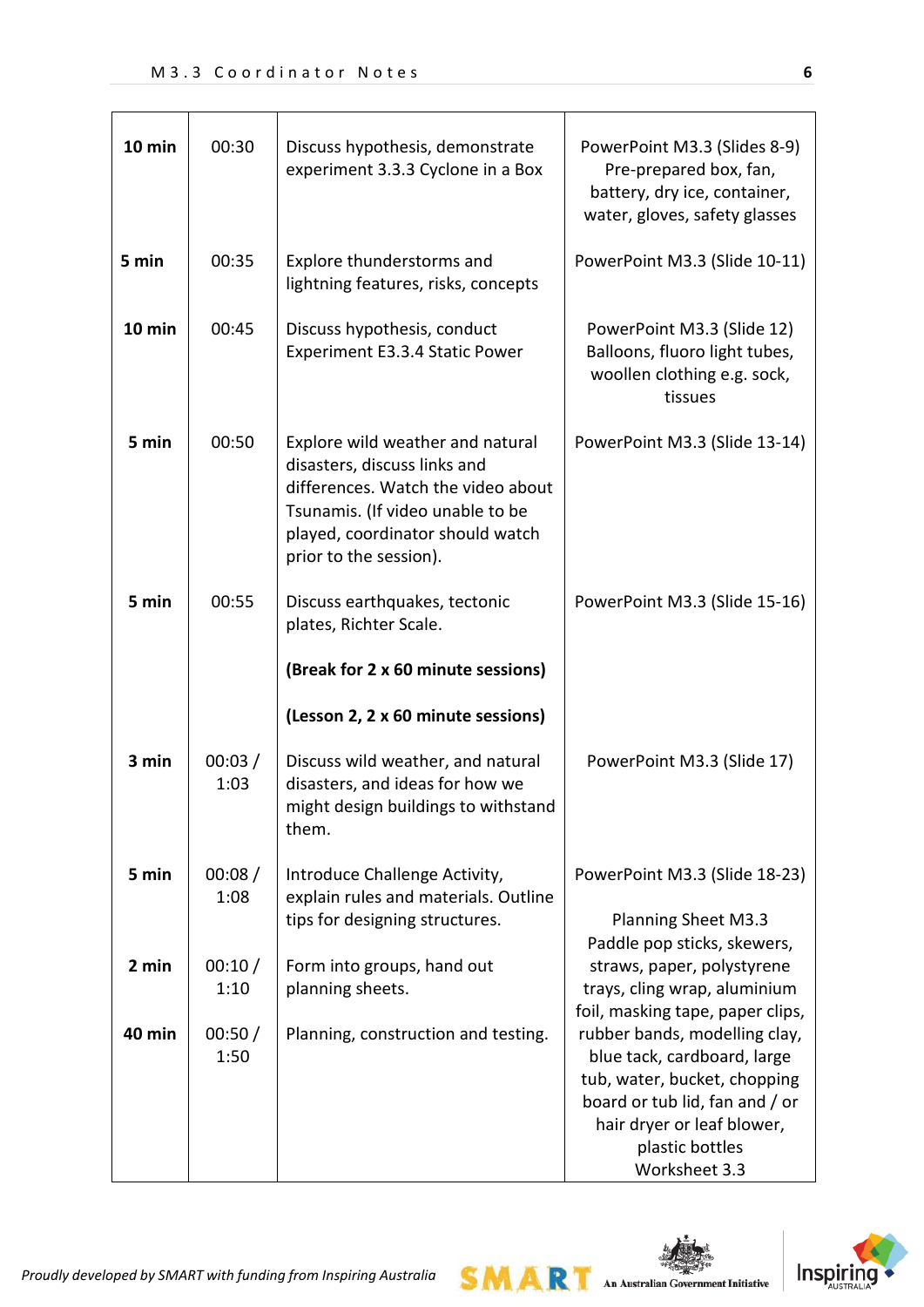|       |                               | <b>Lesson Conclusion</b>   |  |
|-------|-------------------------------|----------------------------|--|
| 5 min | 00:55/<br>01:55<br><b>END</b> | Clean up. Discuss session! |  |



*Proudly developed by SMART with funding from Inspiring Australia*

**SMART** An Australian Government Initiative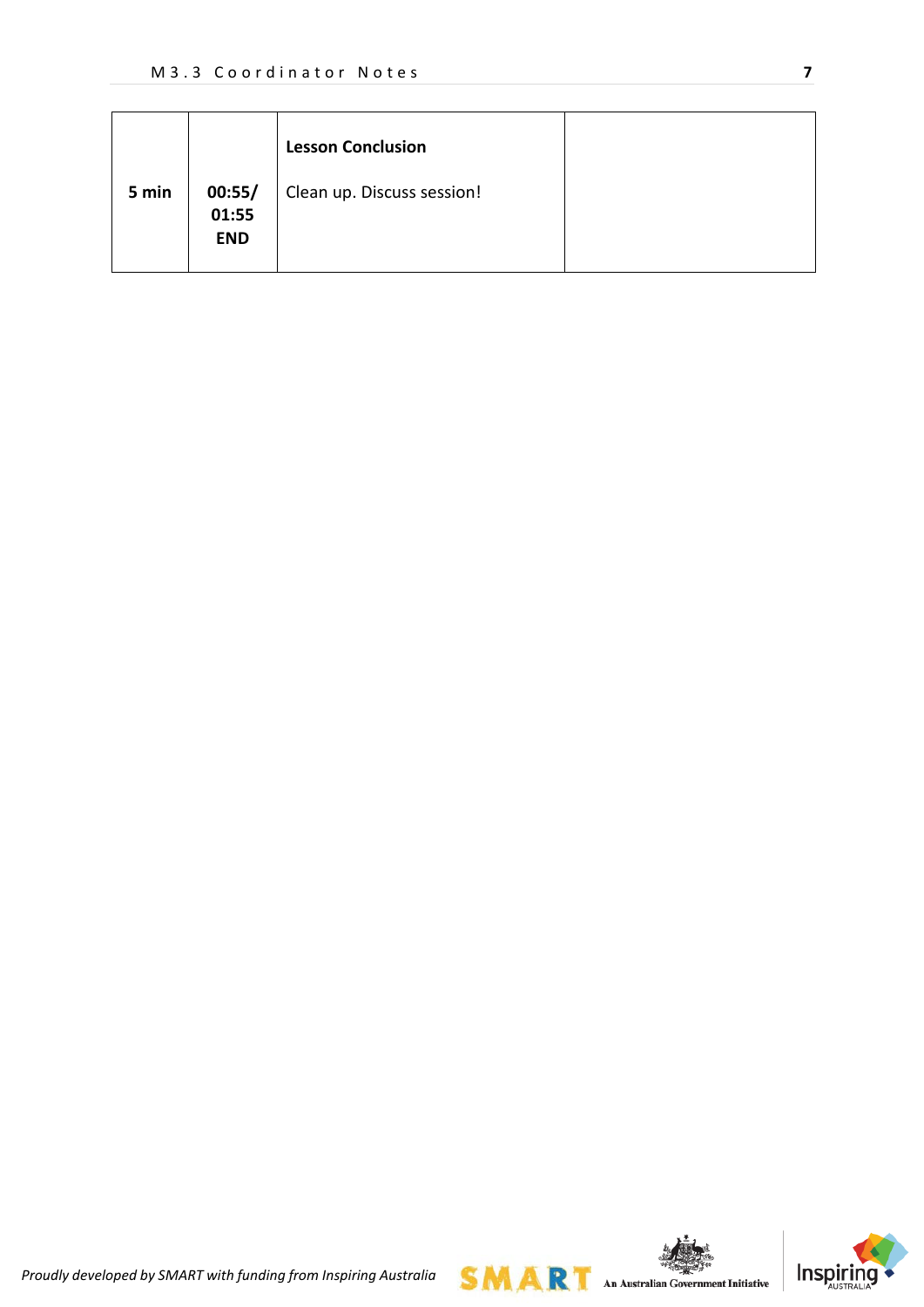## **Module 3.3 Wild Weather and Natural Disasters: Experiments**

### **E3.3.1: Tornado Tube**

**Aim:** To observe the shape of a tornado using two bottles.

#### **Materials (per group):**

- 2 x 1.25L clear recycled plastic bottles
- 1L room temperature water
- 1 x tornado tube valve
- Food colouring and glitter (both optional)

#### **Procedure:**

- 1. Form into groups and collect materials.
- 2. Fill one of the bottles with water. You may also like to add food colouring and glitter, these are optional and do not change the experiment result!
- 3. Connect the tornado tube valve to the bottle with water, and then connect the empty bottle to the other end of the valve.
- 4. Flip the bottles over, so the water filled bottle is now on top of the empty bottle. Observe.
- 5. Repeat the experiment, this time give the bottles a swirl in a circle. Observe and document your results!

Extensions:

- How quickly does the water drain from the top bottle to the bottom?
- Does swirling the bottles change the draining speed?

#### **Expected Result:**

When the bottles are flipped over, water will being to flow from the top (full) bottle to the bottom (empty) bottle. A tornado shape will form in the top bottle, with a wide circular mouth at the surface of the water, and a thin spinning tube towards the tornado valve. The tornado shape will be more noticeable when the bottles are swirled in a circular motion immediately after flipping them over.

#### **Explanation:**

A tornado tube works similar to the way a real tornado does. Water is denser than air, so it seeks to sink below air, and air seeks to rise above water. In order for the air to rise and the water to fall they must change places, and when they do so they must past one another. Much like two people moving opposite ways through a doorway, they must move over so both can fit through the space. The circular motion of the water allows water to swirl around the outside of the bottle while the air travels up the centre of the tube. Gravity forces the water down while the water forces the air up.

*\*\*This experiment is demonstrated in the Module 3 video\*\**

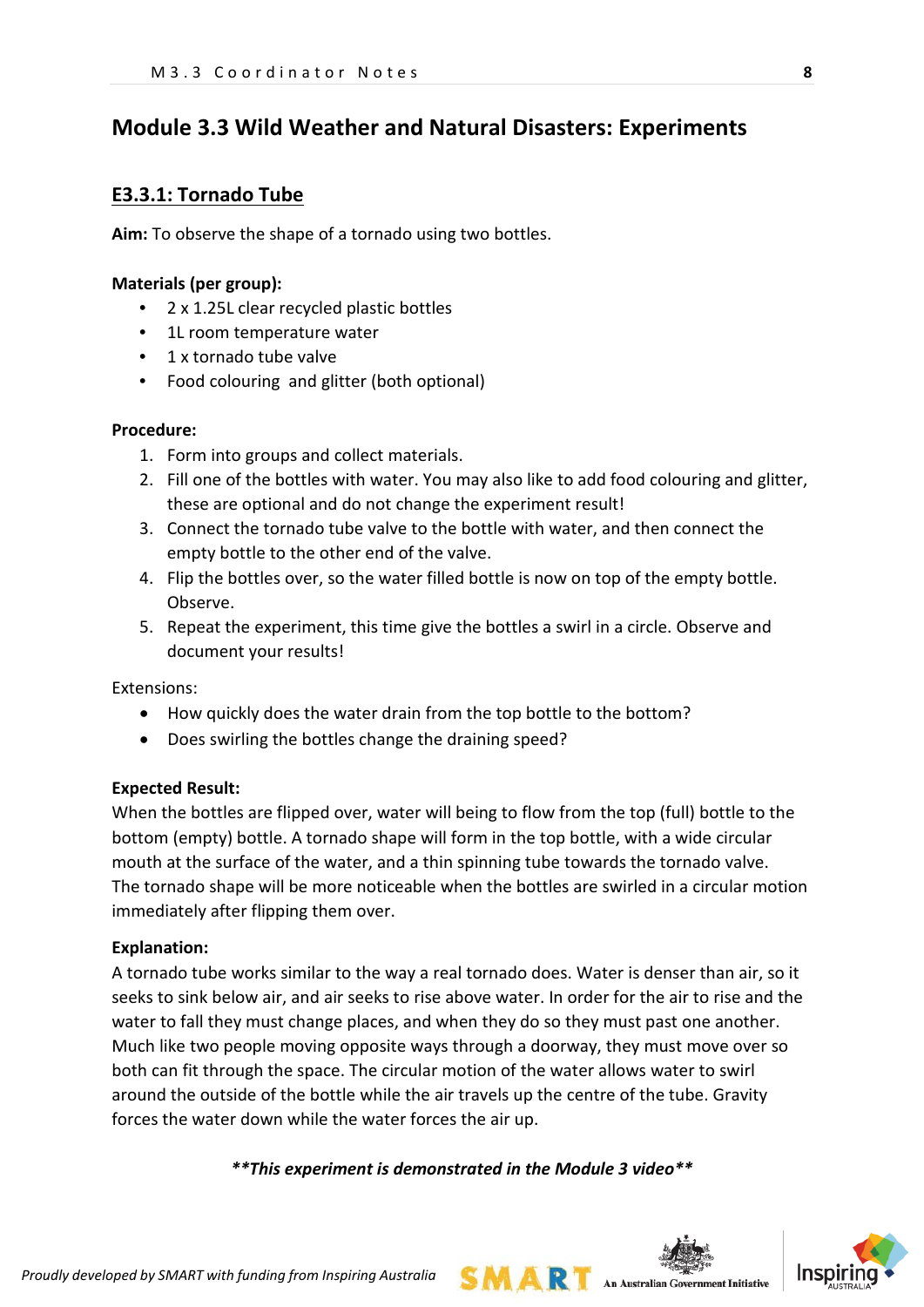## **E3.3.2: Tornado Jar**

**Aim:** To observe the shape of a tornado using a jar.

#### **Materials (per group):**

- 1 clear jam jar / container with a screw on lid
- Water
- Washing-up liquid or liquid soap
- Food colouring

#### **Procedure:**

- 1. Form into groups and collect materials.
- 2. Fill up the jar with water, and add a few drops of food colouring.
- 3. Add a few drops of the washing-up liquid to the coloured water.
- 4. Tightly screw on the lid.
- 5. Swirl the container around in a circle a few times, then stop. Place the jar on a table.
- 6. Observe and document your results!

#### **Expected Result:**

Inside the jar, you should see what looks like a tornado, with a wide circular shape towards the top of the jar, and a thin, cone shape towards the bottom of the jar. It will slowly disappear as it reaches the top of the container and the water stops spinning.

#### **Explanation:**

A tornado forms when cold and hot air combine and spin very quickly. Inside the jar, the fluid on the outside starts spinning before the fluid at the centre. When you put the jar down after swirling it, you see the fluid on the outside slowing down as the fluid on the inside continues to spin. What you are seeing is the formation of a vortex: the water spins rapidly around the vortex due to centripetal force.

A centripetal force is an inward force that directs an object or fluid towards the centre of its circular path.

Vortexes found in nature include tornadoes, hurricanes and waterspouts.

Video of experiment available online at 'kidspot.com.au': <https://youtu.be/cU7jUx5Mvx0>



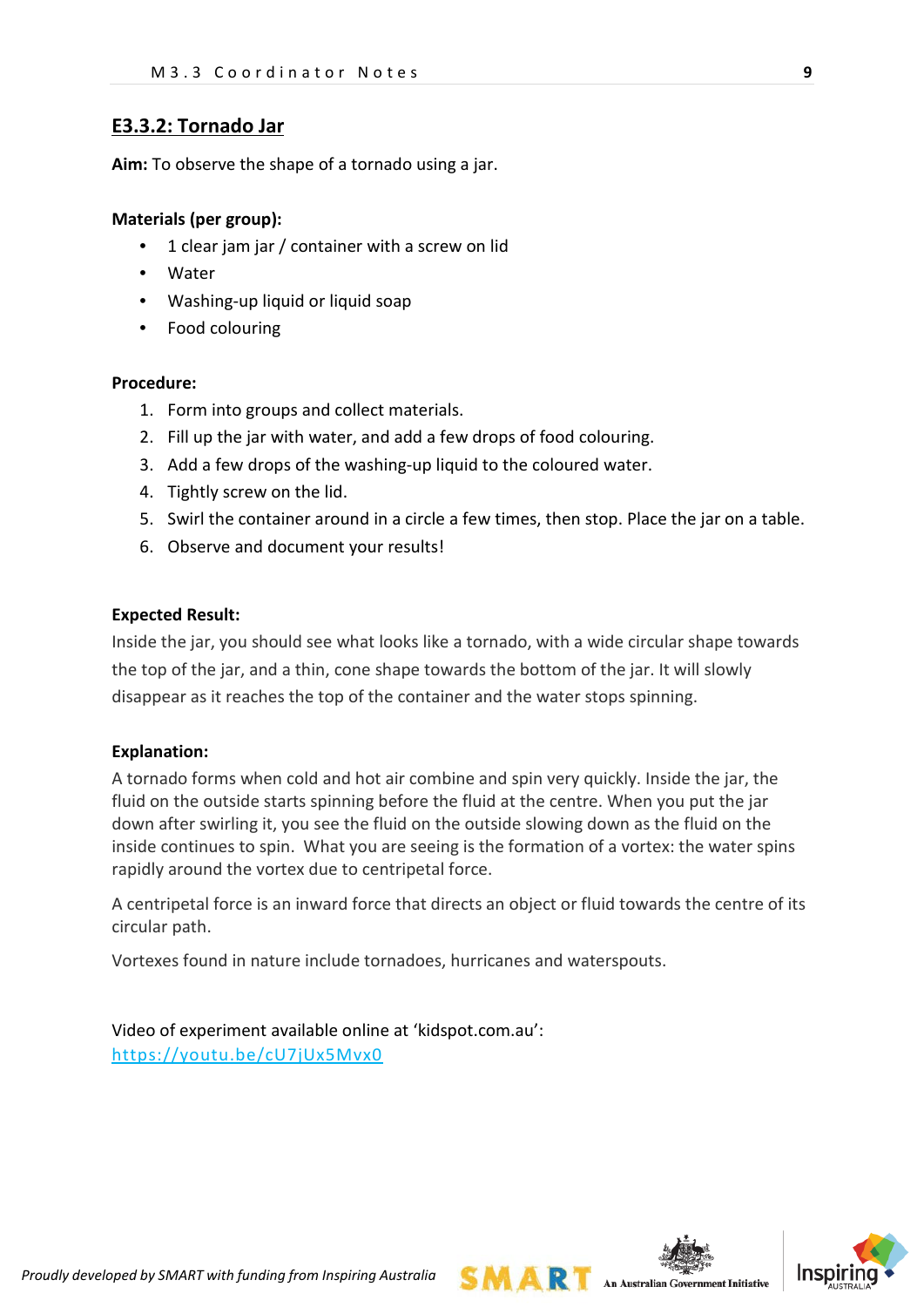## **E3.3.3: Cyclone in a Box (Demonstration Only)**

**Aim:** To observe the formation and shape of a cyclone!

#### **Materials:**

- Dry Ice (Caution: refer to risk assessment)
- Bowl/tray
- Warm water
- Tongs, gloves (thick gardening gloves), safety glasses
- 12 Volt computer fan and 9 Volt battery (if fan does not have own power)
- Wire strippers and electrical tape
- Box constructed of cardboard and clear plastic (see below)

#### **Procedure:**

**BEFORE SESSION:** Construction of box – *to be completed before the session*.

- 1. Collect a cardboard box that is rectangular and tall, a copy paper box would work. The exact size is not that important.
- 2. Cut out a thin vertical slit in each side on the box. The slit MUST be on the left hand side of each side of the box to create the right air flow.
- 3. Cut out a large window in one side of the box. Ensure you don't interfere with the air slit while doing this.
- 4. Cover the window with clear plastic. A thin sheet of plastic like a folder cover works well, cling-wrap is also an alternative.
- 5. Cut a hole in the top of the box just smaller than the computer fan.
- 6. Cut a large hole in the bottom of the box. This hole should be bigger than the bowl or tray you will be using.

#### **Diagram of pieces for cyclone box construction:**











*Proudly developed by SMART with funding from Inspiring Australia*

**TOP VIEW**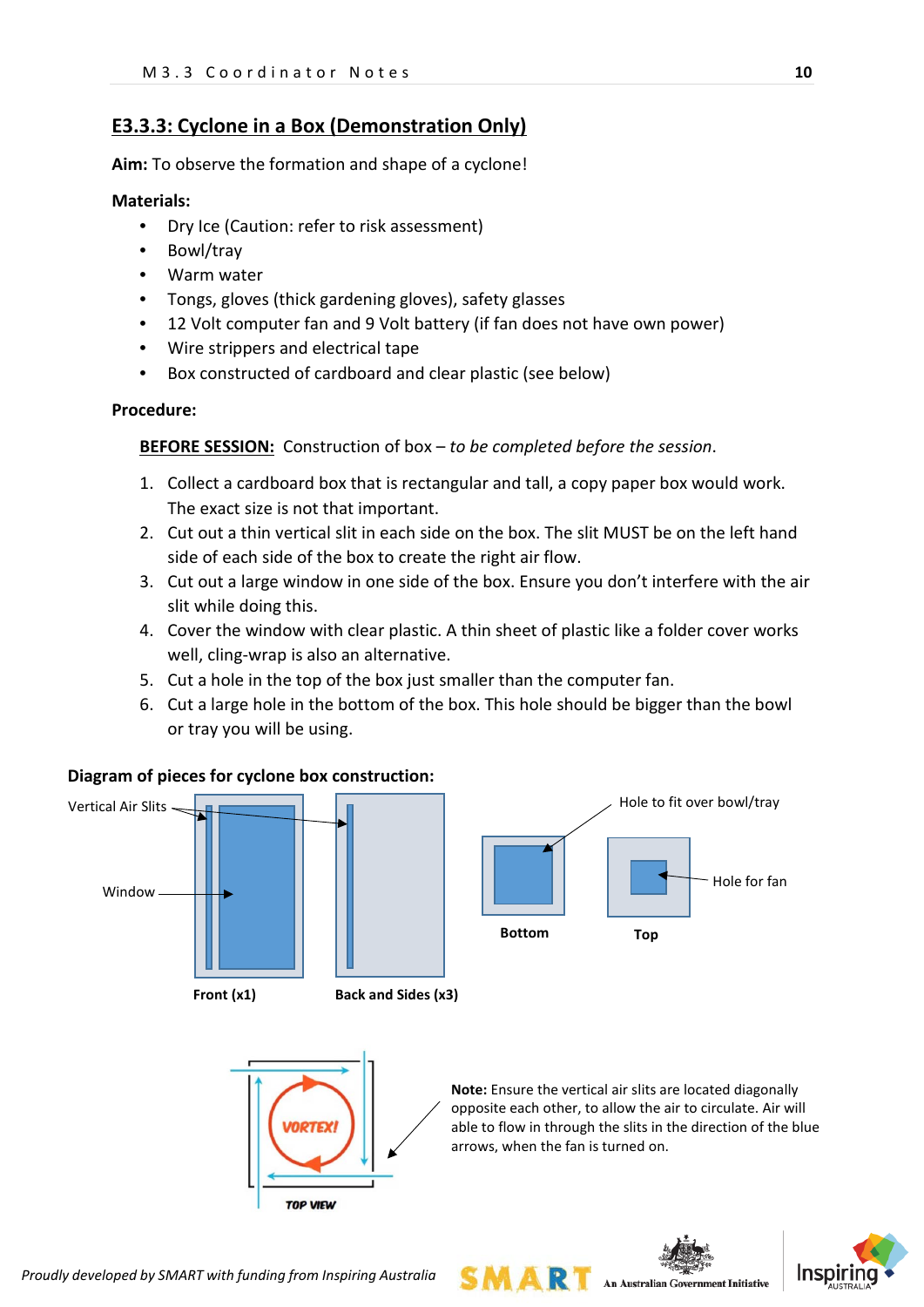7. Attach the computer fan to the battery. The red wire (positive) should be attached to the smaller terminal of the battery. You may need to use wire strippers to remove some of the plastic coating so the wire touches the terminals properly. Do the same with the black wire, attaching it to the larger terminal. Alternately, tape the wires down with electrical tape, or use a 9 volt battery clip. See images on next page.



 *Image sources: <https://www.youtube.com/watch?v=73jABQJFCaw> <https://www.jaycar.com.au/9v-battery-snap-high-quality/p/PH9232>*

#### **DURING SESSION: Perform demonstration of Cyclone in a Box Experiment**

- 1. Explain to students the differences between "Dry Ice" and 'regular' ice. Refer to the notes on PowerPoint Module 3.3 Master Slides, Slide 8. Highlight risks.
- 2. Wearing safety equipment, fill your bowl/tray with warm water, then place 2 eggsized pieces of dry ice into the water, using tongs. *See Module 3 Risk Assessment.*
- 3. Position the cardboard box over the bowl/tray.
- 4. Place the fan on top of the box, so it sits over the hole. Ensure the direction of the wind created by the fan is pointing up, not down. The motion of the fan will suck air in through the slits in the box, to create a circulating vortex of air inside the box.
- 5. Invite students to watch the box carefully.
- 6. Turn the fan on, and observe through the plastic window.

#### **Expected Result:**

The dry ice will convert to gaseous carbon dioxide, and form fog as water vapour condenses. When the fan is turned on, the fog and carbon dioxide will rise up in a circular motion, appearing like a swirling vortex, or cyclone, inside the box. The motion will stop when the fan is switched off.

#### **Explanation:**

The fog around the dry ice is mostly water vapour. When the fan is turned on, the water vapour gets sucked up toward the top of the box, spiralling because of where the air inlets are positioned and because of the spinning fan blades.

#### **Notes:**

- *Refer to Risk Assessment for Module 3 before handling Dry Ice.*
- *Always ensure the dry ice is not accessible by students.*
- *Use safety equipment when handling dry ice, including thick gloves and safety glasses. Wear long loose clothing and closed in shoes when handling dry ice.*

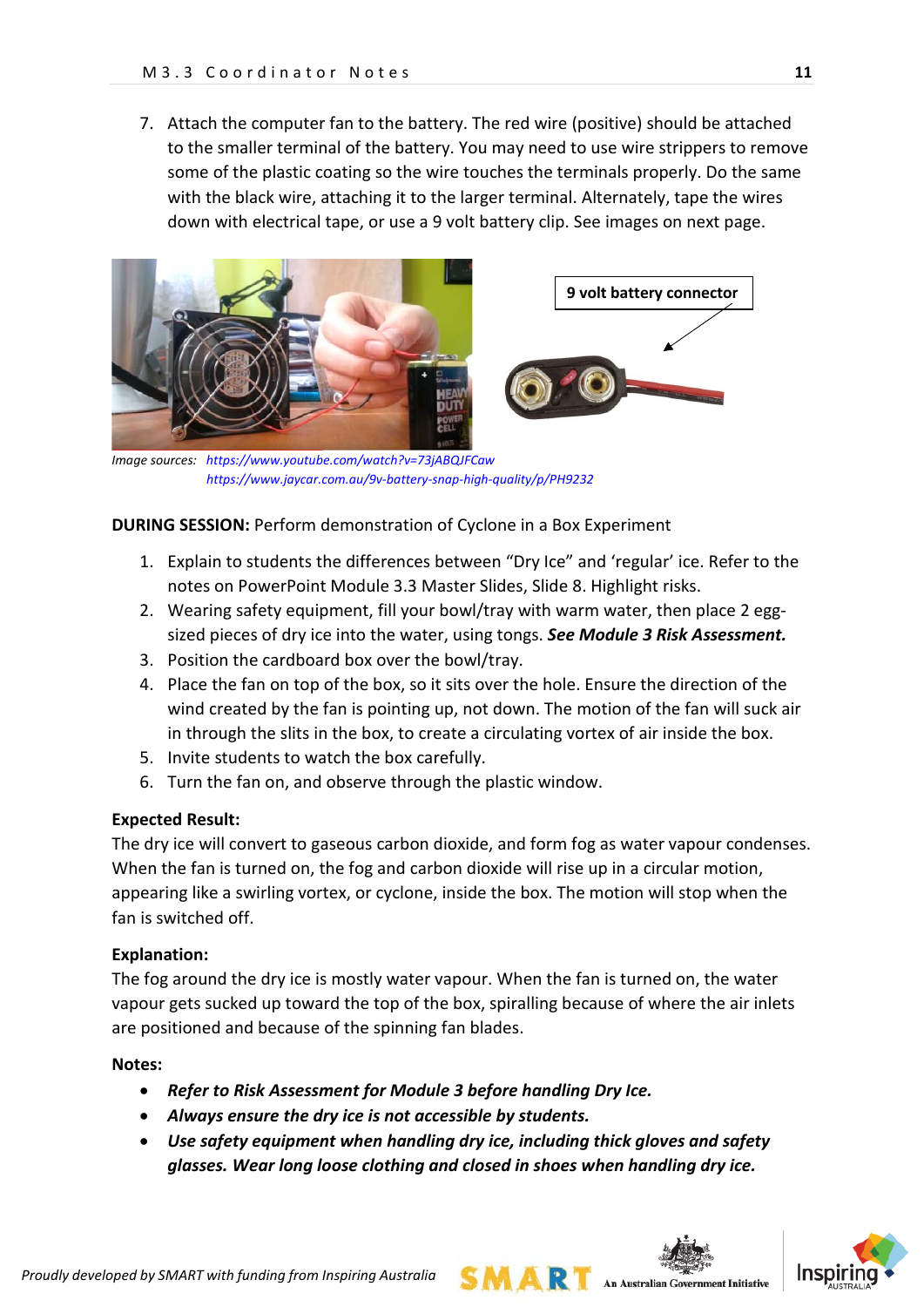## **E3.3.4: Static Power**

**Aim:** To observe the power of static electricity

#### **Materials (per group):**

- 1 balloon
- 1 fluorescent light bulb (thin tube)
- 1 hairy head (or 1 woollen piece of clothing)

#### **Procedure:**

- 1. Form into groups and collect materials.
- 2. Blow up the balloon and tie off the end.
- 3. Darken the room / turn out the lights / pull down the blinds.
- 4. Charge up: rub the inflated balloon against your hair (or a woollen piece of clothing!) for 30 to 60 seconds.
- 5. Touch the metal prongs of the fluorescent light bulb to the balloon (being careful not to push too hard / pop the balloon).
- 6. Observe and document your results!

Extensions:

- How long can you make the globe glow for?
- What happens when you place the 'charged up' balloon near a small piece of tissue?

### **Expected Result:**

The balloon will become (negatively) charged through the process of rubbing against hair or a woollen item. The fluorescent tube will glow when the bulbs prongs touch the charged balloon. The bulb will glow until the stored electricity on the surface of the balloon is used up.

The charged balloon will attract small pieces of tissue. If the charged up balloon is held close to a piece of tissue on a table, the tissue will appear to jump toward the balloon and stick to its surface. Negatively charged objects attract positively charged and neutral objects.

#### **Explanation:**

Atoms contain tiny particles called electrons that carry negative electrical charge. When an object contains an excess of electrons, we say it is negatively charged. Objects containing many atoms that have lost electrons are positively charged. Since the electrons in these objects are not flowing to or from the objects, this type of electricity is called static (still).

Rubbing a balloon against hair (or woollen items) charges the surface of the balloon with electrons, by adding electrons to it. The balloon becomes negatively charged. When the bulbs prongs both touch the balloon, this creates an electrical circuit for the electrons to flow through. Instead of being static, they become a flowing current of electricty. Inside the bulb is mercury gas, and when electrons from the balloon bump into the electrons in the mercury gas a chemical reaction occurs, and photons are released, generating light energy.



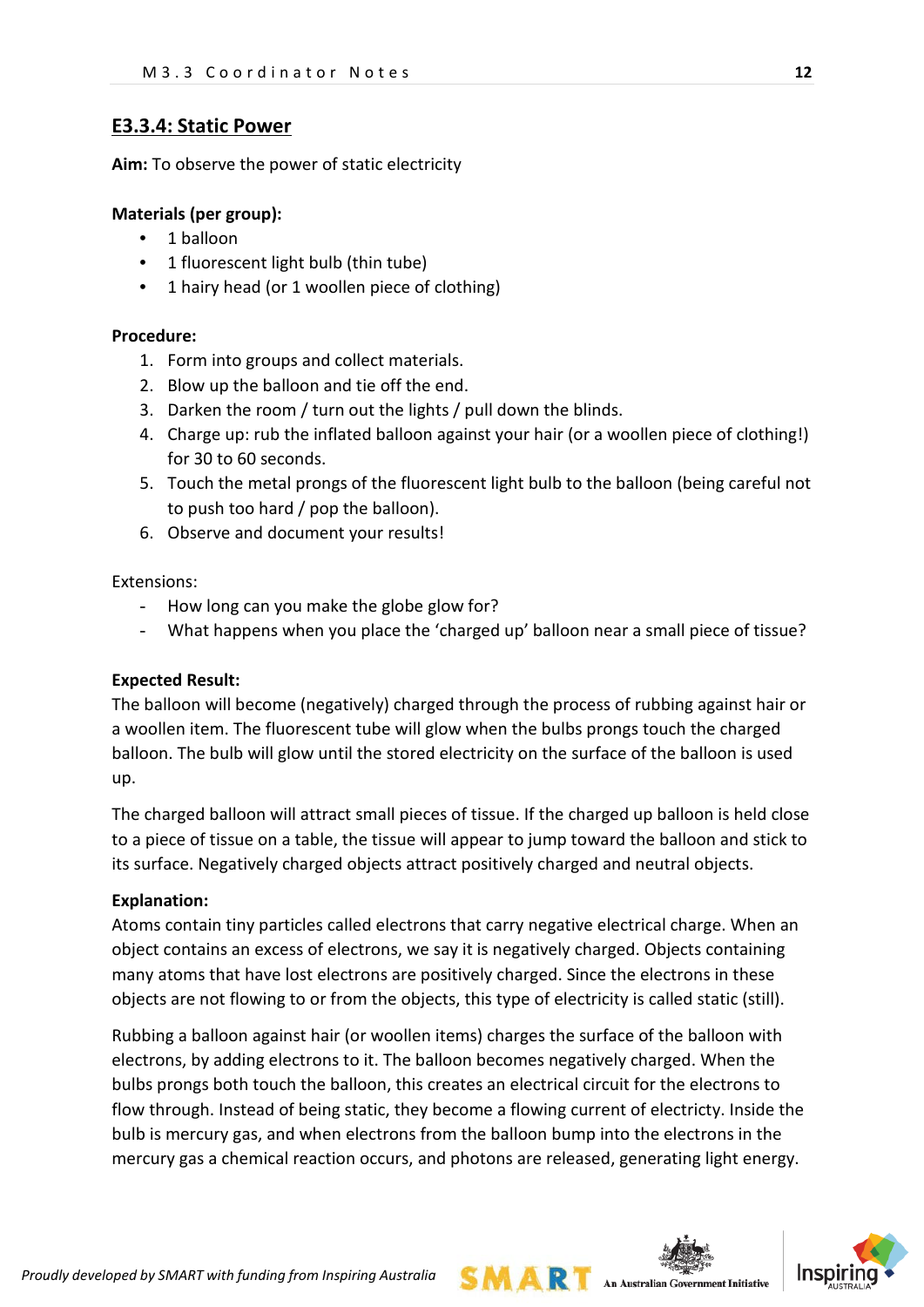# **Challenge M3.3 – Disaster Proofing Challenge Coordinator Notes**

#### **Scoring:**

A scoring mechanism is not included for this module. Consider asking students how they might approach the task differently if asked to do it again, or how they might teach the same things they learned during the club to a younger student.

#### **Activity Notes:**

- Students may choose to work individually, or in groups of 2-3.
- Encourage students to first plan a design for their structure. Allow students time to observe and interact with the available materials during the design phase.
- After 5 10 minutes, encourage students to start building their structure.
- Set up test stations:
	- o **Wind Test:** Designate a test area on a table or floor surface. Use masking tape to form a ~30cm x ~30cm square in which students will place their structure for testing.
	- o Set up locations (use masking tape on the floor or table) for a fan to be located at 2 – 3 pre-set distances away from the designated test area. Perhaps test from 1.5m away, 1m away, and 0.5m away.
	- o You may like to set up anchor points in the test area, or, provide a standard base for the structures to be secured to, so that some success is had without them blowing away at first test.
	- o Decide with the group how long the wind test will be at each distance. It may be 20 – 30 seconds, or longer.
	- o Explore: Which parts of the structure fail first, where are the weak points? Do any structures make it through all tests?
	- o **Flood Test:** Set up a shallow tank / tub big enough to fit the maximum allowable structure size (suggest maximum structure built be 20cm x 20cm).
	- o You may like to set up anchor points in the test area, or, provide a standard base for the structures to be secured to, so that some success is had without them washing away at first test.
	- o Set up a board, or the tank lid, at an angle of 30 to 45 degrees, sloping towards the test zone.
	- o Decide with the students how many tests will be run.
	- o Using a bucket, or a watering can, tip water down the ramp, flowing towards the structure. Observe the impact.
	- o Increase the amount of water, change the angle of the ramp, or change the speed of water for additional tests. Observe differences.
	- o Explore: Which parts of the structure fail first, where are the weak points? Do any structures make it through all tests?



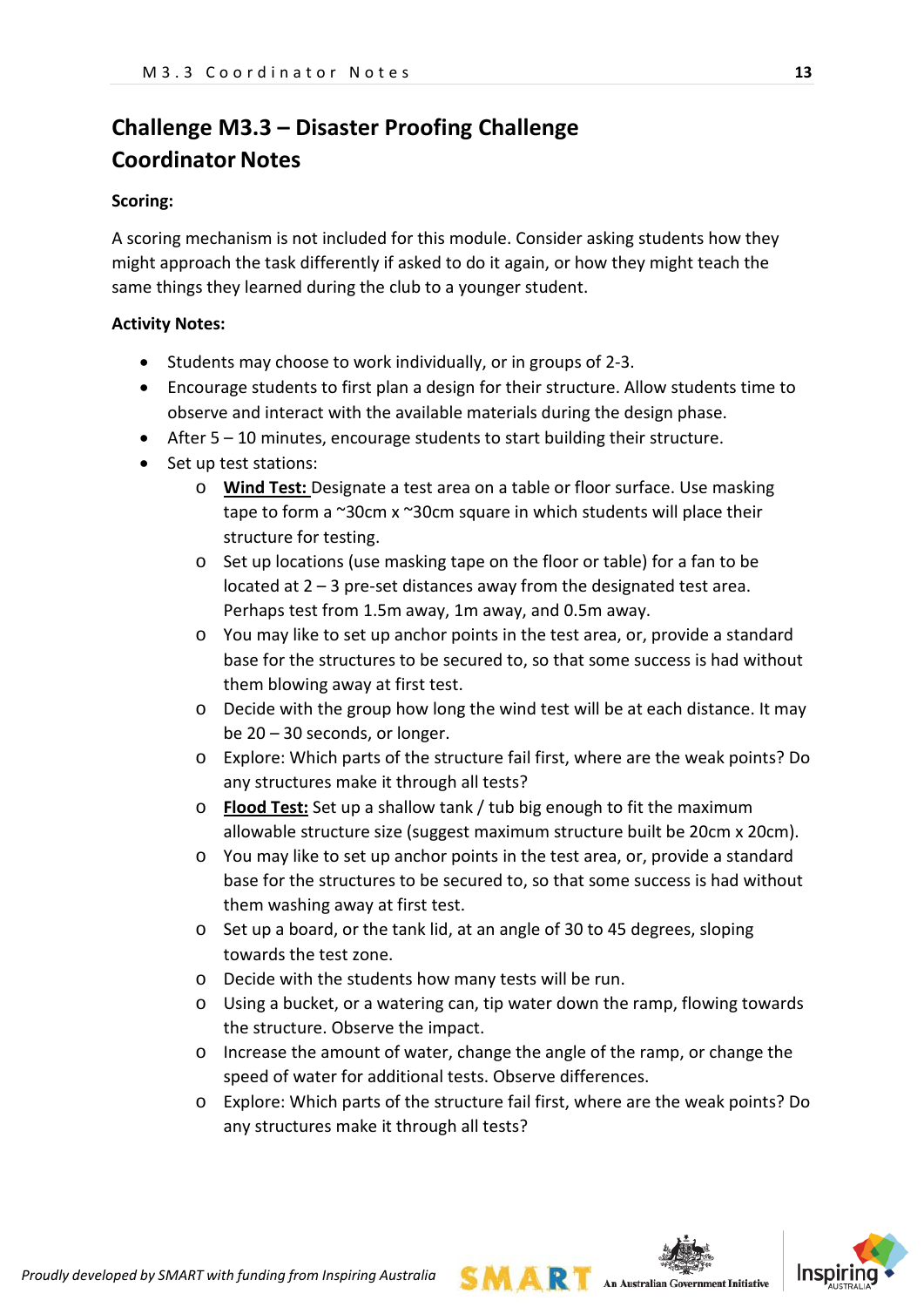- Supervise the test stations and assist students to test their structures. Encourage students to watch other designs be tested and to observe differences.
- Test wind impact first, then flooding.
- Allow students to repair structures between the wind and flooding tests, if time permits.

#### **Suggested rules:**

- Set a maximum and minimum size for the structure, perhaps no smaller than 5cm x 5cm x 5cm and no bigger than 20cm x 20cm x 20cm.
- Ensure students build a structure with a roof, four walls, and at least one door and window.

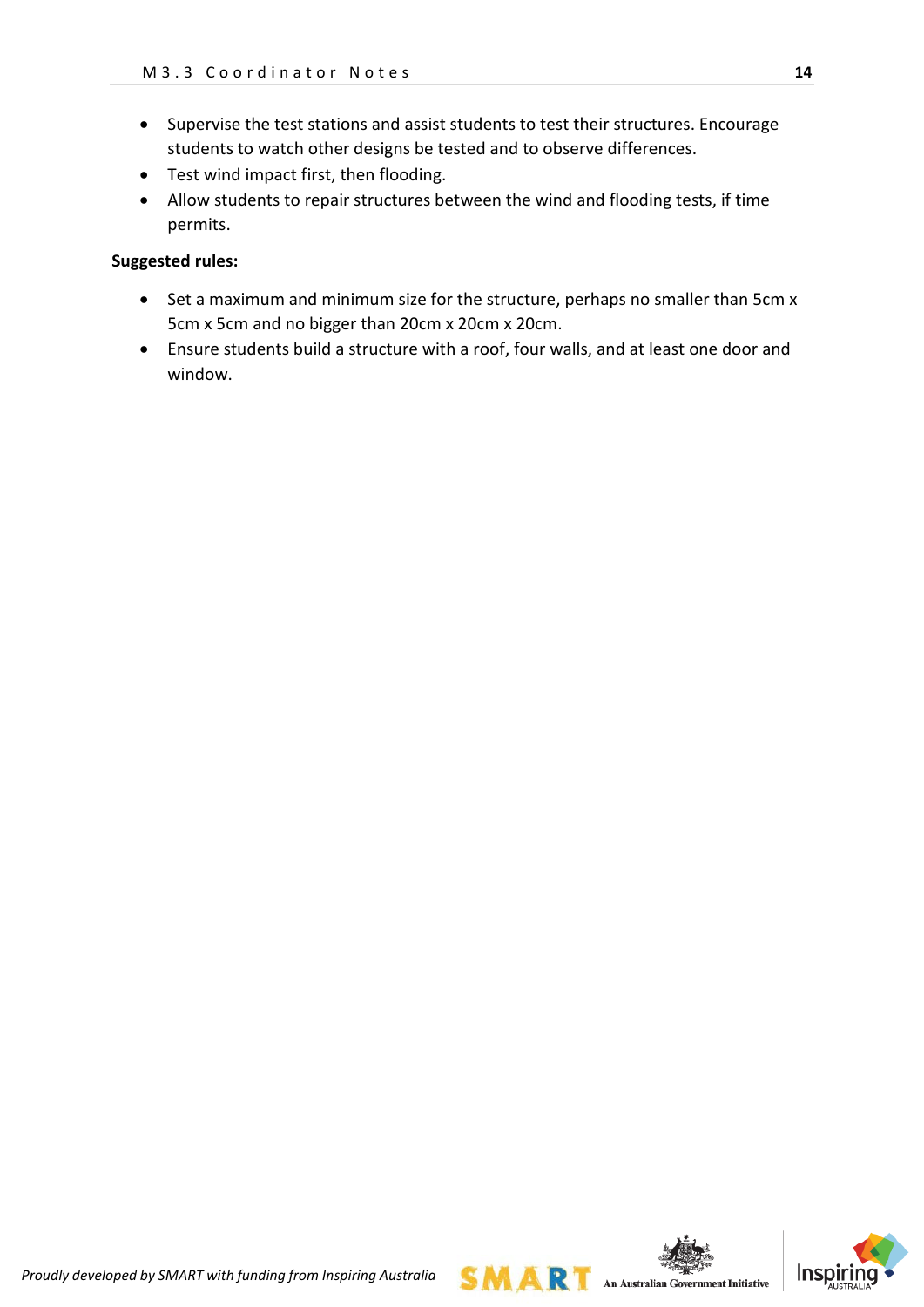## **Challenge M3.3 – Planning Sheet: Disaster Proofing**

To design your structure, consider:

**SIZE** – Does the structure fit minimum / maximum size rules?

**WEIGHT** – Does the weight of the structure help it's stability against wind, and / or flooding impact?

**FOUNDATION** – Will your structure be built on a solid base, or on stilts?

**ROOF** – Will your roof design be flat, angled, hip, or gable style?

Take a look at the materials available, and design your structure!





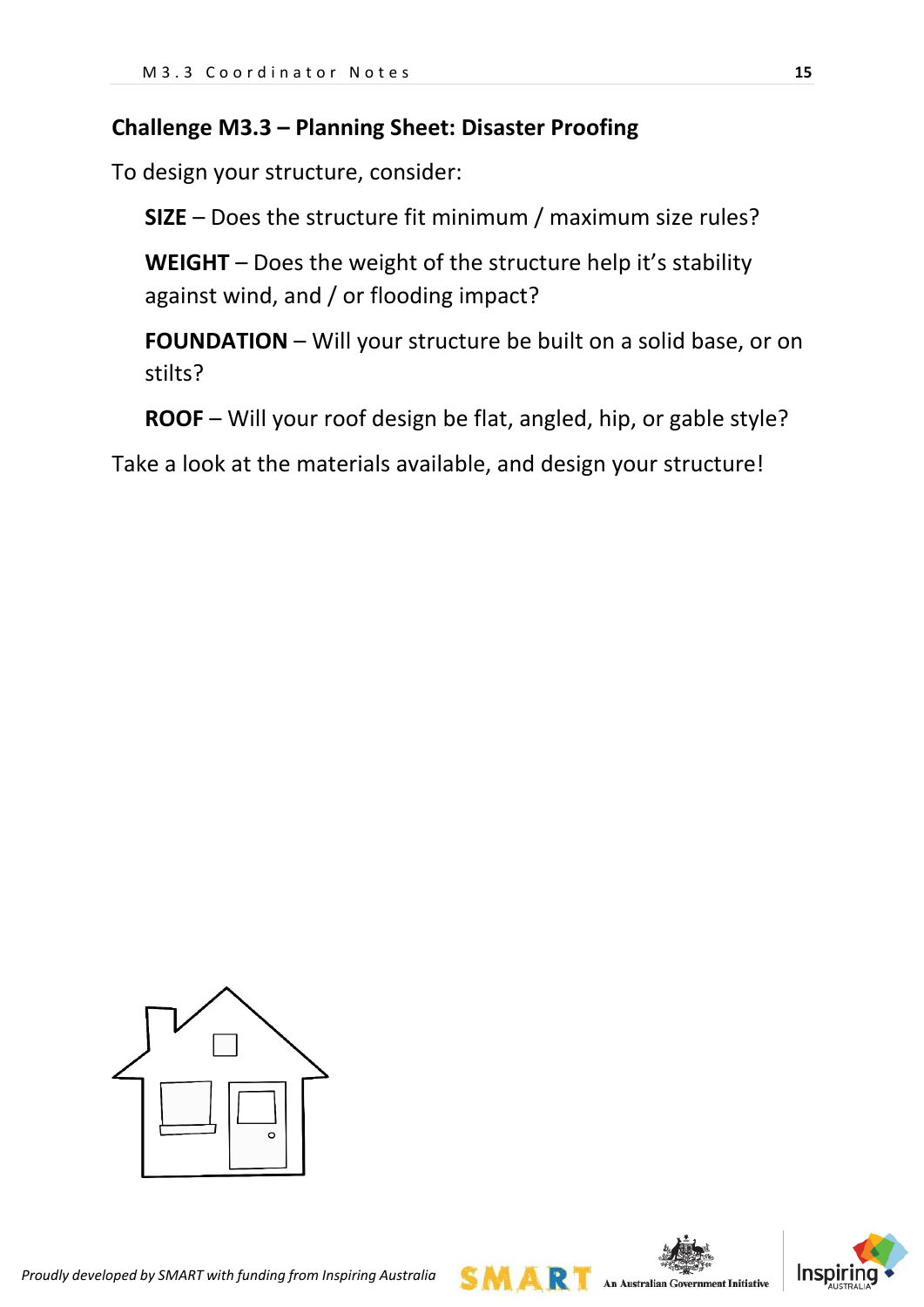|  |  | <b>Challenge M3.3 - Worksheet: Disaster Proofing</b> |  |  |
|--|--|------------------------------------------------------|--|--|
|--|--|------------------------------------------------------|--|--|

| <b>Design Team / Individual Name:</b>       |                             |                                                         |
|---------------------------------------------|-----------------------------|---------------------------------------------------------|
| <b>Wind Tests</b>                           |                             |                                                         |
|                                             | <b>Distance from Fan:</b>   | <b>Result:</b>                                          |
| 1                                           |                             | $\Box$ No damage<br><b>Mild Damage</b><br>Severe Damage |
|                                             | <b>Distance from Fan:</b>   | <b>Result:</b>                                          |
| $\overline{2}$                              |                             | $\Box$ No damage<br><b>Mild Damage</b><br>Severe Damage |
| <b>Distance from Fan:</b><br><b>Result:</b> |                             |                                                         |
| 3                                           |                             | No damage<br><b>Mild Damage</b><br>Severe Damage        |
| <b>Flooding Tests</b>                       |                             |                                                         |
|                                             | <b>Flooding conditions:</b> | <b>Result:</b>                                          |
| $\mathbf{1}$                                |                             | No damage<br>Mild Damage<br>Severe Damage               |
|                                             | <b>Flooding conditions:</b> | <b>Result:</b>                                          |
| 2                                           |                             | $\Box$ No damage<br>Mild Damage<br>Severe Damage        |
|                                             | <b>Flooding conditions:</b> | <b>Result:</b>                                          |
| 3                                           |                             | No damage<br>Mild Damage<br>Severe Damage               |

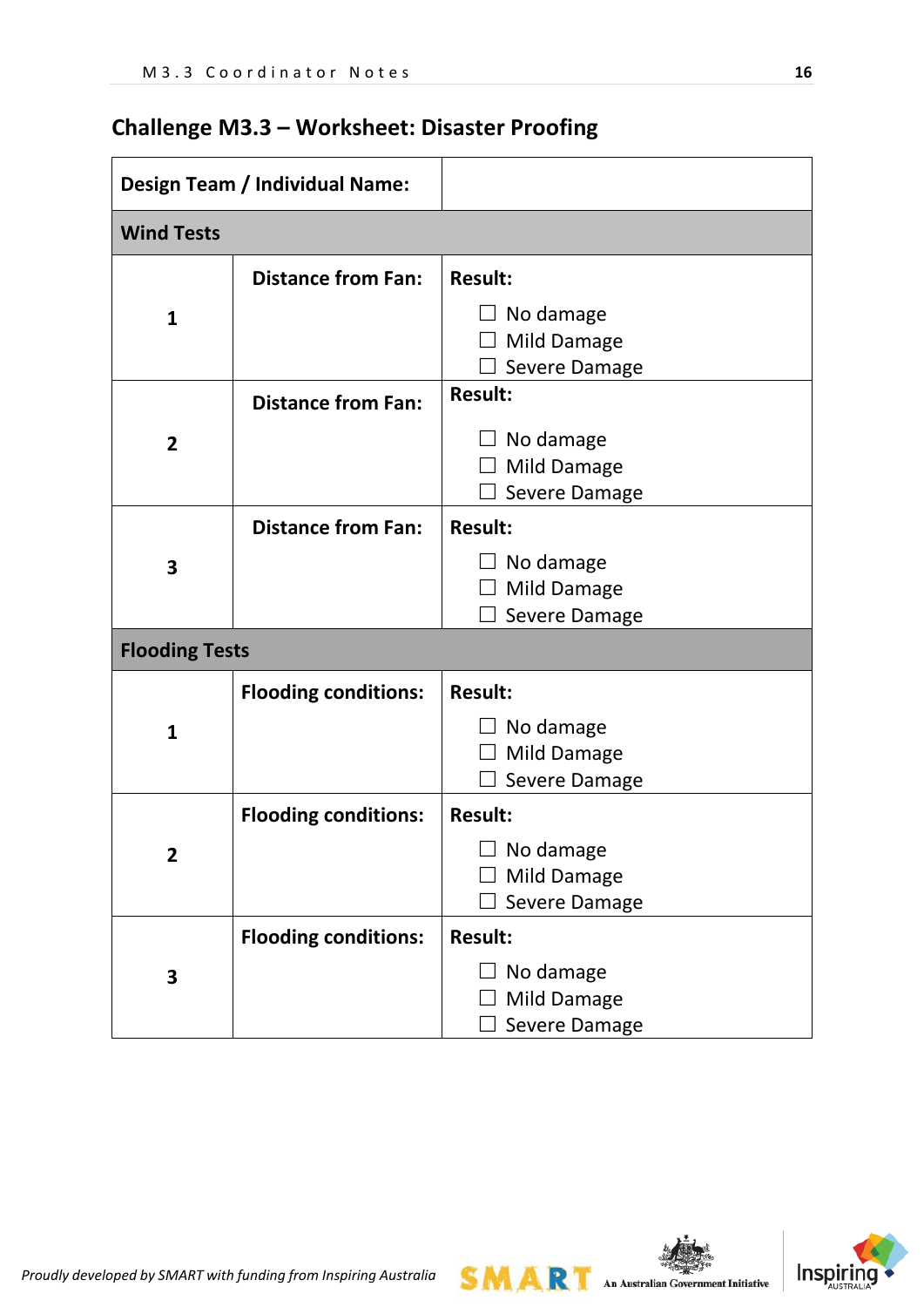# **Module 3.3 Wild Weather and Natural Disasters Lesson Plan**

## **90 minute session**

**High Tech:** Adapt PowerPoint Presentation 'M3.3 - Master Slides', hide slide 7. **Low Tech**: Print PowerPoint 'M3.3 - Reduced Slides for Printing'. Use slide notes for the ENTIRE 90 minute presentation, adapting discussion to cover omitted slides.

| <b>Key Learning Area</b> |                                          |                                                                                                                                                                                                                                                                                                                 | <b>Topic</b>                                                                                                            |
|--------------------------|------------------------------------------|-----------------------------------------------------------------------------------------------------------------------------------------------------------------------------------------------------------------------------------------------------------------------------------------------------------------|-------------------------------------------------------------------------------------------------------------------------|
|                          | Earth Science, Physical World            |                                                                                                                                                                                                                                                                                                                 | Weather, Natural Disasters                                                                                              |
| <b>Timing</b>            | <b>Running</b><br><b>Time</b><br>(hh:mm) | <b>Procedure</b>                                                                                                                                                                                                                                                                                                | <b>Materials</b>                                                                                                        |
|                          |                                          | <b>Lesson Introduction</b>                                                                                                                                                                                                                                                                                      |                                                                                                                         |
| 5 min                    | 00:05                                    | Welcome. Discuss types of wild<br>weather experienced, seen in the<br>news or heard of.<br>Watch the Channel 7 news videos,<br>showing Sea Foam in QLD in 2013<br>after a cyclone and a water spout<br>in NSW in 2011.<br>(If videos unable to be played,<br>coordinator should watch prior to<br>the session). | PowerPoint M3.3 (Slides 1-3)                                                                                            |
|                          |                                          | <b>Body of Lesson</b>                                                                                                                                                                                                                                                                                           |                                                                                                                         |
| $10$ min                 | 00:15                                    | Discuss hypothesis, conduct<br>Experiment E3.3.1 Tornado Tube                                                                                                                                                                                                                                                   | PowerPoint M3.3 (Slide 4)<br>Plastic 1.25L drink bottles,<br>tornado tube valves, water<br>food colouring, glitter      |
| 5 min                    | 00:20                                    | Watch the video about Tropical<br>Cyclones and discuss categories of<br>severity. (If video unable to be<br>played, coordinator should watch<br>prior to the session).                                                                                                                                          | PowerPoint M3.3 (Slide 5-6)                                                                                             |
| 10 min                   | 00:30                                    | Discuss hypothesis, demonstrate<br>experiment 3.3.3 Cyclone in a Box                                                                                                                                                                                                                                            | PowerPoint M3.3 (Slides 8-9)<br>Pre-prepared box, fan,<br>battery, dry ice, container,<br>water, gloves, safety glasses |

M A R

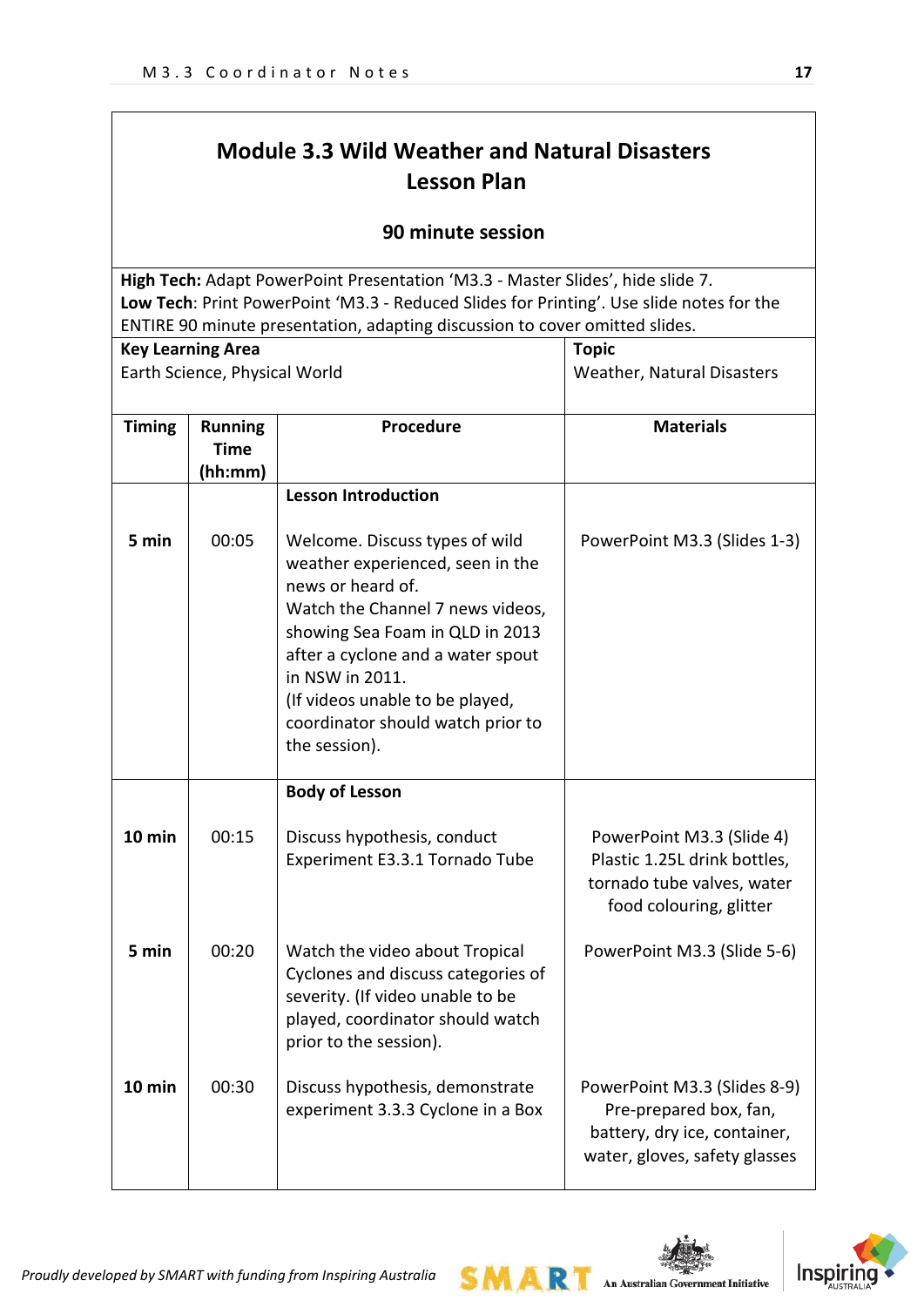| 5 min  | 00:35               | Explore thunderstorms and<br>lightning features, risks, concepts                                                                                                                                         | PowerPoint M3.3 (Slide 10-11)                                                                                                                                                                                                          |
|--------|---------------------|----------------------------------------------------------------------------------------------------------------------------------------------------------------------------------------------------------|----------------------------------------------------------------------------------------------------------------------------------------------------------------------------------------------------------------------------------------|
| 7 min  | 00:42               | Discuss hypothesis, conduct<br>Experiment E3.3.4 Static Power                                                                                                                                            | PowerPoint M3.3 (Slide 12)<br>Balloons, fluoro light tubes,<br>woollen clothing e.g. sock,<br>tissues                                                                                                                                  |
| 5 min  | 00:47               | Explore wild weather and natural<br>disasters, discuss links and<br>differences. Watch the video about<br>Tsunamis. (If video unable to be<br>played, coordinator should watch<br>prior to the session). | PowerPoint M3.3 (Slide 13-14)                                                                                                                                                                                                          |
| 2 min  | 00:49               | Discuss earthquakes, tectonic<br>plates, Richter Scale.                                                                                                                                                  | PowerPoint M3.3 (Slide 15-16)                                                                                                                                                                                                          |
| 2 min  | 00:51               | Discuss wild weather, and natural<br>disasters, and ideas for how we<br>might design buildings to withstand<br>them.                                                                                     | PowerPoint M3.3 (Slide 17)                                                                                                                                                                                                             |
| 3 min  | 00:54               | Introduce Challenge Activity,<br>explain rules and materials. Outline<br>tips for designing structures.                                                                                                  | PowerPoint M3.3 (Slide 18-23)<br><b>Planning Sheet M3.3</b>                                                                                                                                                                            |
| 2 min  | 00:56               | Form into groups, hand out<br>planning sheets.                                                                                                                                                           | Paddle pop sticks, skewers,<br>straws, paper, polystyrene<br>trays, cling wrap, aluminium                                                                                                                                              |
| 30 min | 01:26               | Planning, construction and testing.                                                                                                                                                                      | foil, masking tape, paper clips,<br>rubber bands, modelling clay,<br>blue tack, cardboard, large<br>tub, water, bucket, chopping<br>board or tub lid, fan and / or<br>hair dryer, or leaf blower,<br>plastic bottles.<br>Worksheet 3.3 |
|        |                     | <b>Lesson Conclusion</b>                                                                                                                                                                                 |                                                                                                                                                                                                                                        |
| 4 min  | 01:30<br><b>END</b> | Clean up. Discuss session!                                                                                                                                                                               |                                                                                                                                                                                                                                        |

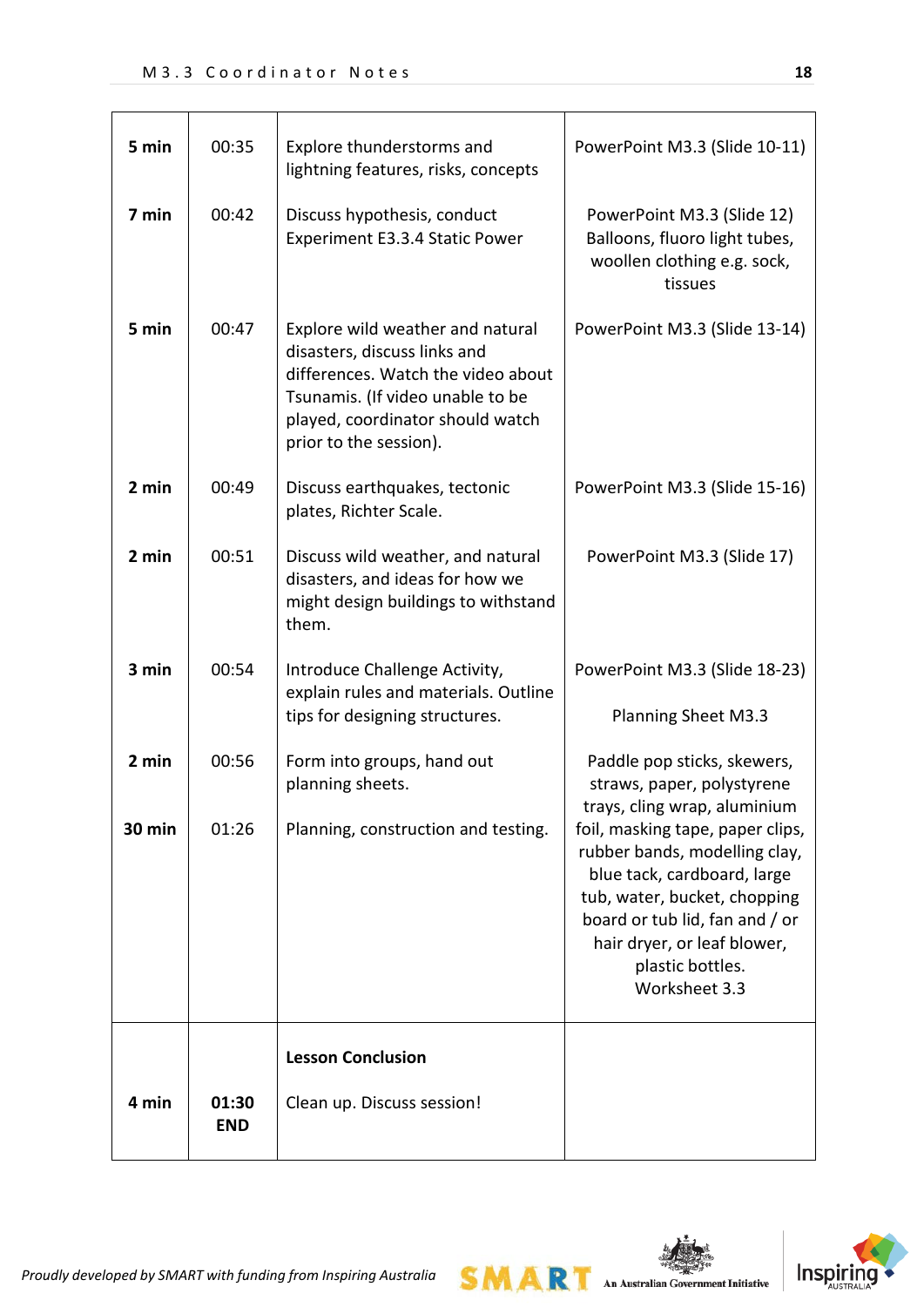# **Module 3.3 Wild Weather and Natural Disasters Lesson Plan**

## **75 minute session**

**High Tech:** Adapt PowerPoint Presentation 'M3.3 - Master Slides', hide slides 7, 10, 11, 12 **Low Tech**: Print PowerPoint 'M3.3 - Reduced Slides for Printing'. Use slide notes for the ENTIRE 75 minute presentation, adapting discussion to cover omitted slides.

| <b>Key Learning Area</b> |                                          | <b>Topic</b>                                                                                                                                                                                                                                                                                                    |                                                                                                                         |
|--------------------------|------------------------------------------|-----------------------------------------------------------------------------------------------------------------------------------------------------------------------------------------------------------------------------------------------------------------------------------------------------------------|-------------------------------------------------------------------------------------------------------------------------|
|                          | Earth Science, Physical World            |                                                                                                                                                                                                                                                                                                                 | Weather, Natural Disasters                                                                                              |
| <b>Timing</b>            | <b>Running</b><br><b>Time</b><br>(hh:mm) | <b>Procedure</b>                                                                                                                                                                                                                                                                                                | <b>Materials</b>                                                                                                        |
|                          |                                          | <b>Lesson Introduction</b>                                                                                                                                                                                                                                                                                      |                                                                                                                         |
| 5 min                    | 00:05                                    | Welcome. Discuss types of wild<br>weather experienced, seen in the<br>news or heard of.<br>Watch the Channel 7 news videos,<br>showing Sea Foam in QLD in 2013<br>after a cyclone and a water spout<br>in NSW in 2011.<br>(If videos unable to be played,<br>coordinator should watch prior to<br>the session). | PowerPoint M3.3 (Slides 1-3)                                                                                            |
|                          |                                          | <b>Body of Lesson</b>                                                                                                                                                                                                                                                                                           |                                                                                                                         |
| 10 min                   | 00:15                                    | Discuss hypothesis, conduct<br>Experiment E3.3.1 Tornado Tube                                                                                                                                                                                                                                                   | PowerPoint M3.3 (Slide 4)<br>Plastic 1.25L drink bottles,<br>tornado tube valves, water<br>food colouring, glitter      |
| 5 min                    | 00:20                                    | Watch the video about Tropical<br>Cyclones and discuss categories of<br>severity. (If video unable to be<br>played, coordinator should watch<br>prior to the session).                                                                                                                                          | PowerPoint M3.3 (Slide 5-6)                                                                                             |
| 10 min                   | 00:30                                    | Discuss hypothesis, demonstrate<br>experiment 3.3.3 Cyclone in a Box                                                                                                                                                                                                                                            | PowerPoint M3.3 (Slides 8-9)<br>Pre-prepared box, fan,<br>battery, dry ice, container,<br>water, gloves, safety glasses |

SMAR

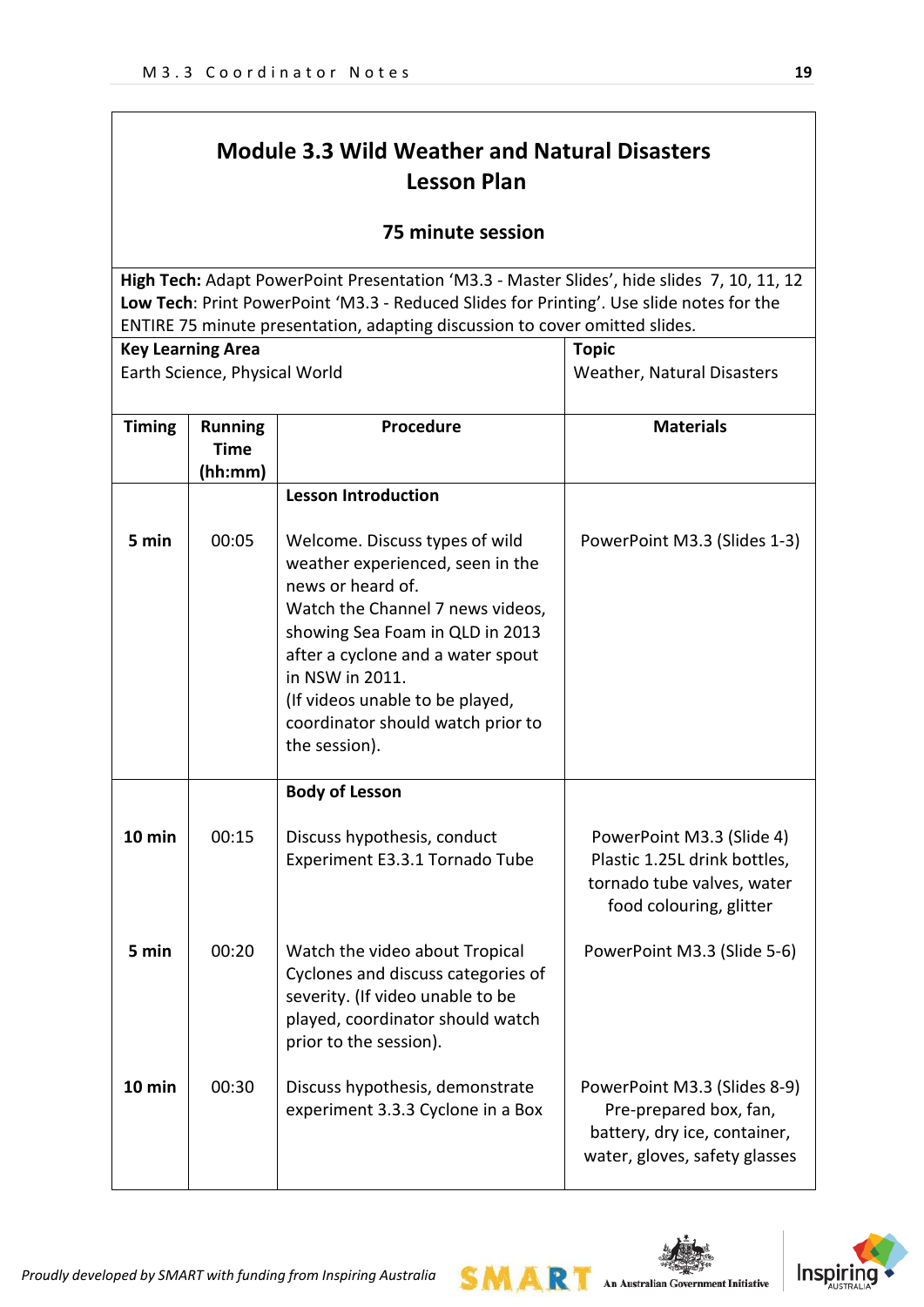| 5 min  | 00:35               | Explore wild weather and natural<br>disasters, discuss links and<br>differences. Watch the video about<br>Tsunamis. (If video unable to be<br>played, coordinator should watch<br>prior to the session). | PowerPoint M3.3 (Slide 13-14)                                                                                                                                                                                                          |
|--------|---------------------|----------------------------------------------------------------------------------------------------------------------------------------------------------------------------------------------------------|----------------------------------------------------------------------------------------------------------------------------------------------------------------------------------------------------------------------------------------|
| 2 min  | 00:37               | Discuss earthquakes, tectonic<br>plates, Richter Scale.                                                                                                                                                  | PowerPoint M3.3 (Slide 15-16)                                                                                                                                                                                                          |
| 2 min  | 00:39               | Discuss wild weather, and natural<br>disasters, and ideas for how we<br>might design buildings to withstand<br>them.                                                                                     | PowerPoint M3.3 (Slide 17)                                                                                                                                                                                                             |
| 3 min  | 00:42               | Introduce Challenge Activity,<br>explain rules and materials. Outline<br>tips for designing structures.                                                                                                  | PowerPoint M3.3 (Slide 18-23)<br>Planning Sheet M3.3                                                                                                                                                                                   |
| 2 min  | 00:44               | Form into groups, hand out<br>planning sheets.                                                                                                                                                           | Paddle pop sticks, skewers,<br>straws, paper, polystyrene<br>trays, cling wrap, aluminium                                                                                                                                              |
| 27 min | 01:11               | Planning, construction and testing.                                                                                                                                                                      | foil, masking tape, paper clips,<br>rubber bands, modelling clay,<br>blue tack, cardboard, large<br>tub, water, bucket, chopping<br>board or tub lid, fan and / or<br>hair dryer, or leaf blower,<br>plastic bottles.<br>Worksheet 3.3 |
| 4 min  | 01:15<br><b>END</b> | <b>Lesson Conclusion</b><br>Clean up. Discuss session!                                                                                                                                                   |                                                                                                                                                                                                                                        |



*Proudly developed by SMART with funding from Inspiring Australia*

**SMART** An Australian Government Initiative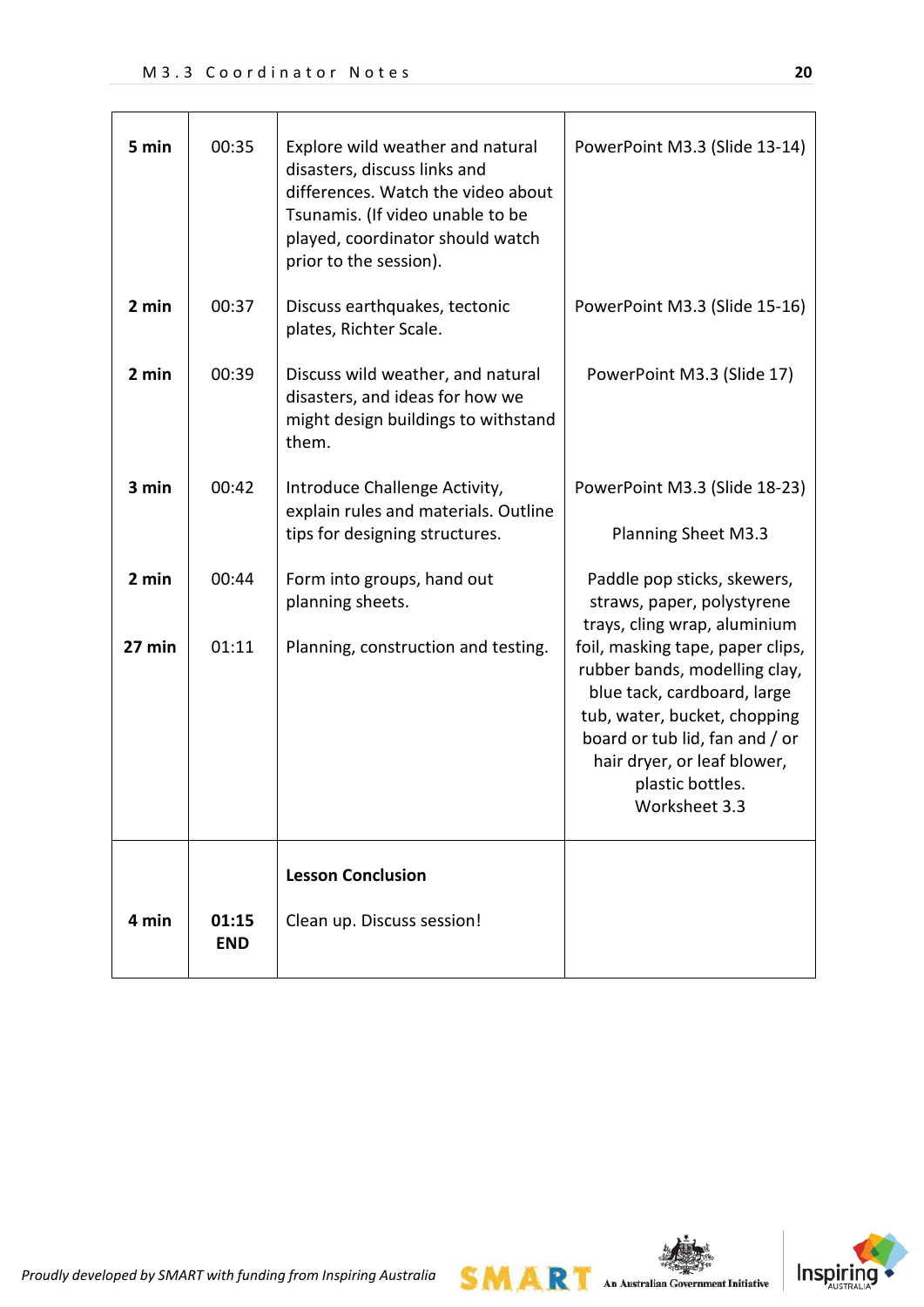# **Module 3.3 Wild Weather and Natural Disasters Lesson Plan**

### **45 minute session**

**High Tech:** Adapt PowerPoint Presentation 'M3.3 - Master Slides', hide slides: 4, 8, 9, 10, 11, 12, 14, 15 and 16.

**Low Tech**: Print PowerPoint 'M3.3 - Reduced Slides for Printing'. Use slide notes for the ENTIRE 45 minute presentation, adapting discussion to cover omitted slides.

| <b>Key Learning Area</b>      |                                          |                                                                                                                                                                                                                                                                                                                 | <b>Topic</b>                                                                    |
|-------------------------------|------------------------------------------|-----------------------------------------------------------------------------------------------------------------------------------------------------------------------------------------------------------------------------------------------------------------------------------------------------------------|---------------------------------------------------------------------------------|
| Earth Science, Physical World |                                          |                                                                                                                                                                                                                                                                                                                 | Weather, Natural Disasters                                                      |
|                               |                                          |                                                                                                                                                                                                                                                                                                                 |                                                                                 |
| <b>Timing</b>                 | <b>Running</b><br><b>Time</b><br>(hh:mm) | Procedure                                                                                                                                                                                                                                                                                                       | <b>Materials</b>                                                                |
|                               |                                          | <b>Lesson Introduction</b>                                                                                                                                                                                                                                                                                      |                                                                                 |
| 5 min                         | 00:05                                    | Welcome. Discuss types of wild<br>weather experienced, seen in the<br>news or heard of.<br>Watch the Channel 7 news videos,<br>showing Sea Foam in QLD in 2013<br>after a cyclone and a water spout<br>in NSW in 2011.<br>(If videos unable to be played,<br>coordinator should watch prior to<br>the session). | PowerPoint M3.3 (Slides 1-3)                                                    |
|                               |                                          | <b>Body of Lesson</b>                                                                                                                                                                                                                                                                                           |                                                                                 |
| 5 min                         | 00:10                                    | Discuss hypothesis, conduct<br>experiment 3.3.2 Tornado Jar                                                                                                                                                                                                                                                     | PowerPoint M3.3 (Slide 7)<br>Jars, lids, waters, liquid soap,<br>food colouring |
| 5 min                         | 00:15                                    | Watch the video about Tropical<br>Cyclones and discuss categories of<br>severity. (If video unable to be<br>played, coordinator should watch<br>prior to the session).                                                                                                                                          | PowerPoint M3.3 (Slide 5-6)                                                     |
| 2 min                         | 00:17                                    | Discuss wild weather, and natural<br>disasters, and ideas for how we<br>might design buildings to withstand<br>them.                                                                                                                                                                                            | PowerPoint M3.3 (Slide 13,<br>17)                                               |

SMAR



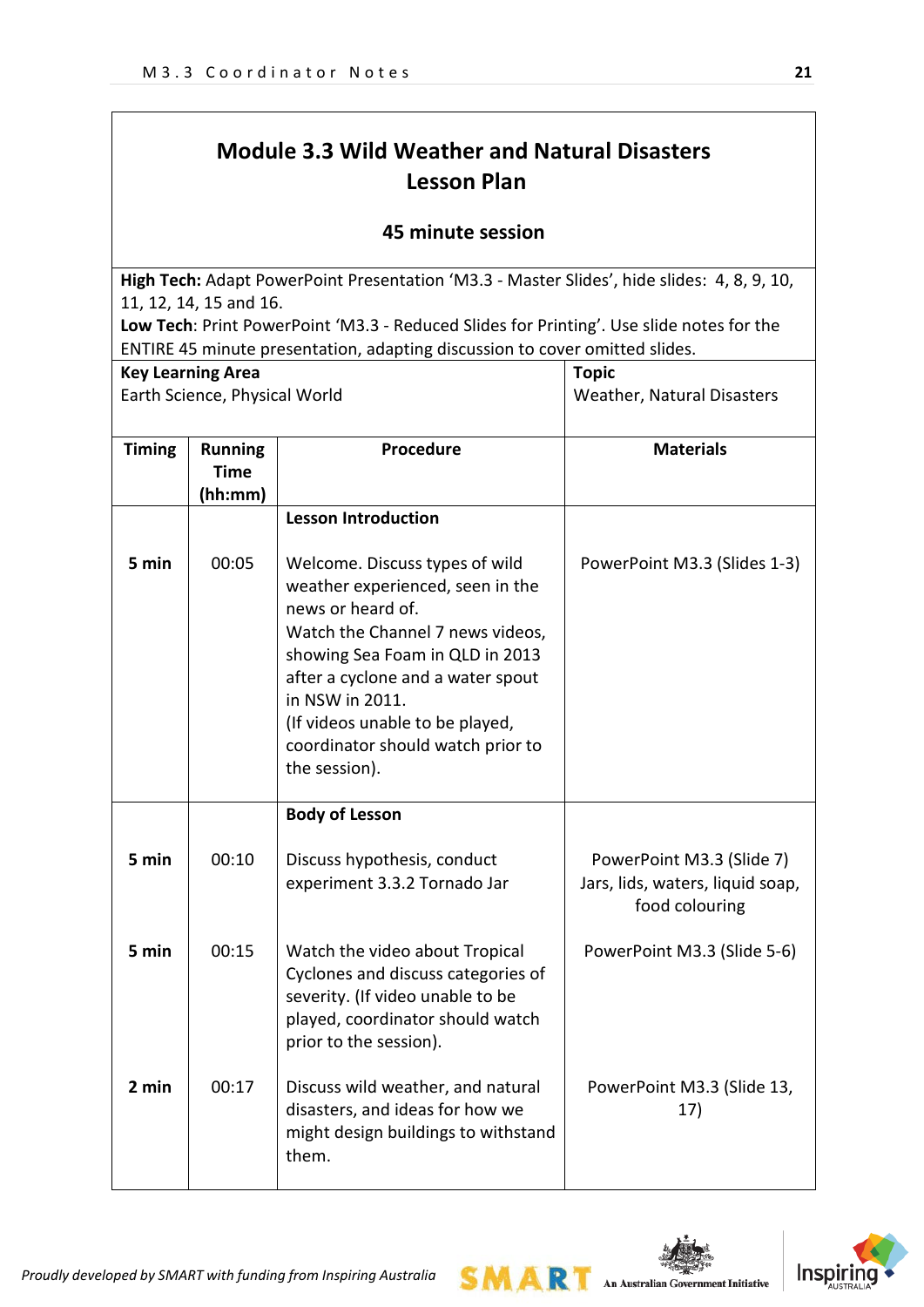| 2 min           | 00:19               | Introduce Challenge Activity,<br>explain rules and materials. Outline<br>tips for designing structures. | PowerPoint M3.3 (Slide 18-23)<br>Planning Sheet M3.3                                                                                                                                                                                                                                                                                |
|-----------------|---------------------|---------------------------------------------------------------------------------------------------------|-------------------------------------------------------------------------------------------------------------------------------------------------------------------------------------------------------------------------------------------------------------------------------------------------------------------------------------|
| 2 min<br>20 min | 00:21<br>00:41      | Form into groups, hand out<br>planning sheets.<br>Planning, construction and testing.                   | Paddle pop sticks, skewers,<br>straws, paper, polystyrene<br>trays, cling wrap, aluminium<br>foil, masking tape, paper clips,<br>rubber bands, modelling clay,<br>blue tack, cardboard, large<br>tub, water, bucket, chopping<br>board or tub lid, fan and / or<br>hair dryer, or leaf blower,<br>plastic bottles.<br>Worksheet 3.3 |
| 4 min           | 00:45<br><b>END</b> | <b>Lesson Conclusion</b><br>Clean up. Discuss session!                                                  |                                                                                                                                                                                                                                                                                                                                     |

 $SMAR$  An Australian Government Initiative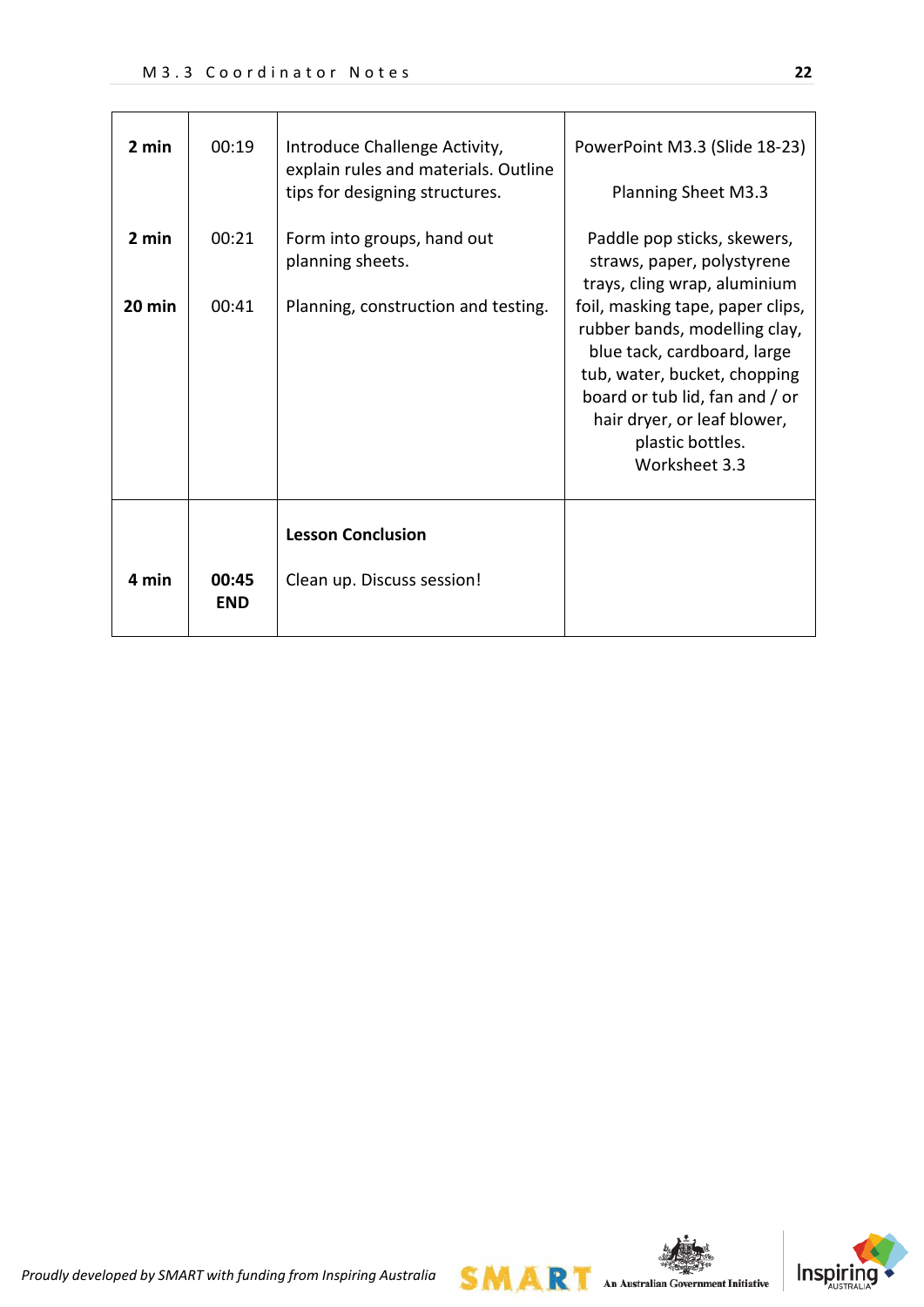## **Module 3.3 - References**

- <http://www.dwf.org/en/content/ten-key-principles-cyclone-resistant-construction>
- http://www.unisdr.org/files/11711 CycloneArchitecture1.pdf
- <http://qldreconstruction.org.au/u/lib/cms2/planning-for-stronger-nq-part-2.pdf>
- <http://www.bom.gov.au/cyclone/about/>
- [http://www.australiangeographic.com.au/topics/science-environment/2011/02/australias](http://www.australiangeographic.com.au/topics/science-environment/2011/02/australias-worst-cyclones-timeline/)[worst-cyclones-timeline/](http://www.australiangeographic.com.au/topics/science-environment/2011/02/australias-worst-cyclones-timeline/)
- <http://www.disaster.qld.gov.au/disaster-resources/documents/storm-tide-handbook.pdf>
- [http://news.nationalgeographic.com/news/2014/01/140115-earthquakes-california-faults](http://news.nationalgeographic.com/news/2014/01/140115-earthquakes-california-faults-science/)[science/](http://news.nationalgeographic.com/news/2014/01/140115-earthquakes-california-faults-science/)
- [http://www.australiangeographic.com.au/topics/science](http://www.australiangeographic.com.au/topics/science-environment/2011/10/earthquakes-in-australia/)[environment/2011/10/earthquakes-in-australia/](http://www.australiangeographic.com.au/topics/science-environment/2011/10/earthquakes-in-australia/)
- <https://www.youtube.com/watch?v=68RrXdy2d9I>
- [https://www.sunshinecoastdaily.com.au/news/foam-frenzy-may-hide-toxic](https://www.sunshinecoastdaily.com.au/news/foam-frenzy-may-hide-toxic-sewage/1734706/)[sewage/1734706/](https://www.sunshinecoastdaily.com.au/news/foam-frenzy-may-hide-toxic-sewage/1734706/)
- <https://www.sunshinecoastdaily.com.au/news/the-foam-rolls-out/1740733/>
- <https://www.youtube.com/watch?v=9Sw8HFgOwpI>
- <http://www.bom.gov.au/cyclone/history/yasi-satellite.shtml>
- [http://www.theherald.com.au/story/3551445/lightning-camera-action-storm-chasers](http://www.theherald.com.au/story/3551445/lightning-camera-action-storm-chasers-cracking-shots/)[cracking-shots/](http://www.theherald.com.au/story/3551445/lightning-camera-action-storm-chasers-cracking-shots/)
- <http://www.bom.gov.au/cyclone/index.shtml>
- <http://www.nprsr.qld.gov.au/managing/cyclone-yasi.html>
- <http://media.bom.gov.au/social/blog/64/cooking-up-a-storm--how-thunderstorms-form/>
- <http://www.sciencemadesimple.co.uk/curriculum-blogs/primary-blogs/thunder>
- <http://media.bom.gov.au/social/blog/1478/a-bolt-from-the-blue-what-is-lightning/>
- <http://www.gpats.com.au/lightning-detection-network>
- <http://www.australia.gov.au/about-australia/australian-story/natural-disasters>
- <https://youtu.be/zUn7QFZdDBg>
- <https://www.rfs.nsw.gov.au/resources/multimedia>
- <https://ed.ted.com/lessons/how-tsunamis-work-alex-gendler>
- [http://www.sms-tsunami-warning.com/pages/seismology-measurement#.Vp2HCPl9670](http://www.sms-tsunami-warning.com/pages/seismology-measurement)
- <http://www.worldatlas.com/aatlas/infopage/tectonic.htm>
- <http://easyscienceforkids.com/all-about-earthquakes/>

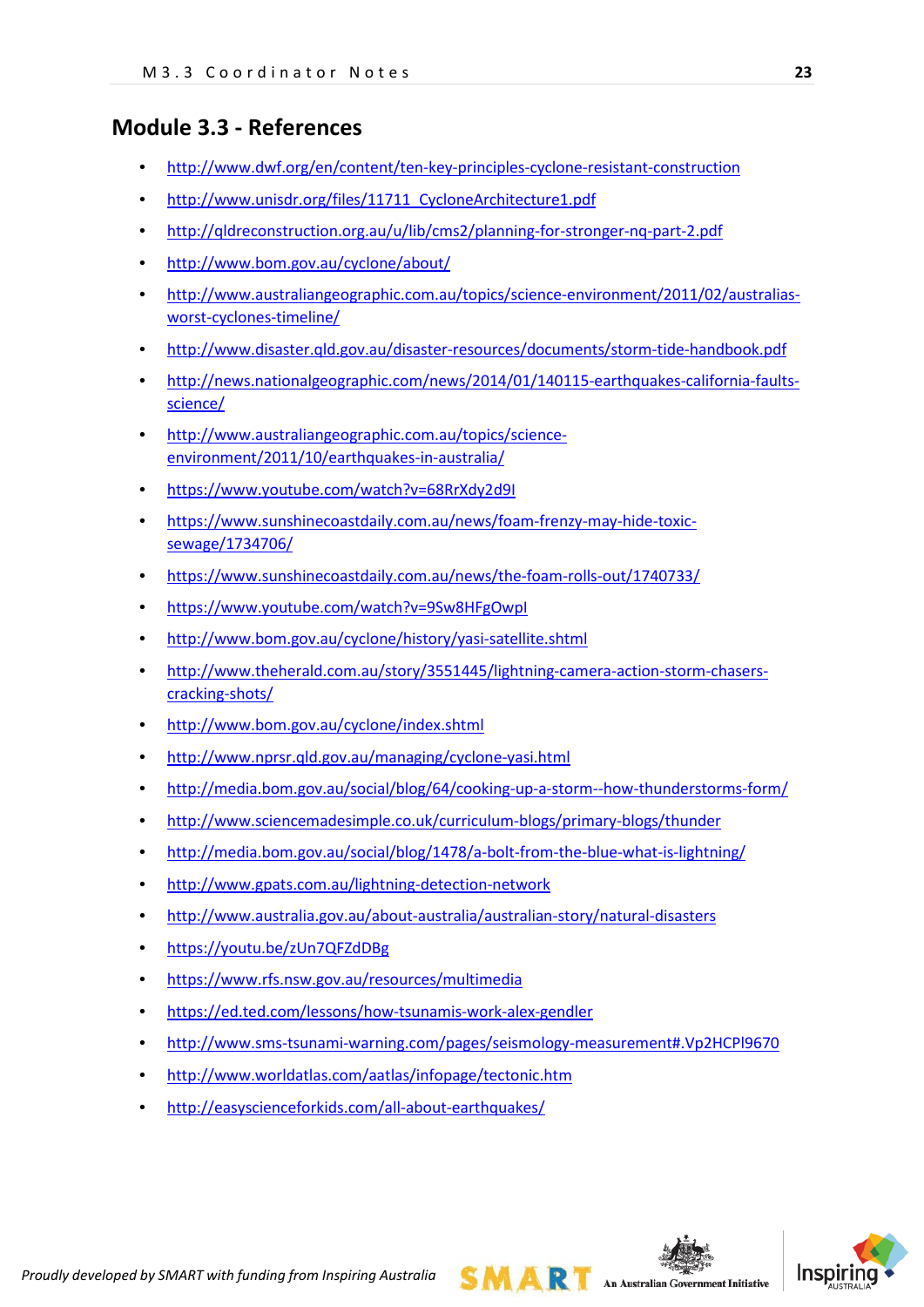## **Module 3.3 - Required Materials**

- Pens, pencils and writing paper are generally required every session.
- Students may like to bring a note pad to record their observations and ideas.
- A group usually refers to 2 4 students.

| <b>Activity</b>                      | <b>Material</b>                                      | <b>Amount</b>                     | Where can I find it?                    |
|--------------------------------------|------------------------------------------------------|-----------------------------------|-----------------------------------------|
| All sessions                         | PowerPoint Slides*<br>(digital, or printed)          | 1 per coordinator                 | <b>Coordinator Package</b>              |
| All sessions                         | Printed PowerPoint*<br><b>Slide Notes</b>            | 1 per coordinator                 | Coordinator Package                     |
| All sessions                         | <b>Printed Lesson</b><br>Plan                        | 1 per coordinator                 | <b>Coordinator Package</b>              |
| All sessions                         | Printed Module 1<br><b>Risk Assessment</b>           | 1                                 | <b>Coordinator Package</b>              |
| All sessions                         | Computer, Data<br>Projector, Screen                  | $\mathbf{1}$                      | Venue                                   |
| Experiment<br>E3.3.1 Tornado<br>Tube | 1.25L clear plastic<br>bottles                       | 2 per group                       | Supermarket, recycled                   |
| 120 minute, 2 x                      | Tornado Tube valve                                   | 1 per group                       | Online store, see link on<br>final page |
| 60 minute, 90                        | Water                                                | 1 L per group                     | Supermarket, venue                      |
| minute and 75<br>minute sessions     | Food colouring,<br>glitter (optional)                | A few drops per<br>group          | Supermarket, stationary<br>shop         |
| Experiment<br>E3.3.2 Tornado<br>Jar  | Clear jam jars with<br>screw on lids (or<br>similar) | 1 per student (or<br>per group)   | Supermarket, recycled                   |
|                                      | Water                                                | Enough to almost<br>fill each jar | Supermarket, venue                      |
| 120 minute, 2 x<br>60 minute, and    | Food colouring                                       | A few drops per<br>group          | Supermarket                             |
| 45 minute<br>sessions                | Washing-up liquid or<br>liquid soap                  | A few drops per<br>group          | Supermarket                             |

**Required materials list continues on next page**

\* PowerPoint Slides have been provided as a Master Slide Set for a 120 minute (or 2 x 60 minute) session duration. Hide/ omit slides as noted in lesson plans for delivery of shorter session durations.

**Note:** Some listed materials, for example jars and food colouring, can be re-used for multiple experiments. Review the experiments you plan to include, and the required materials for efficiencies, prior to sourcing materials for your session.

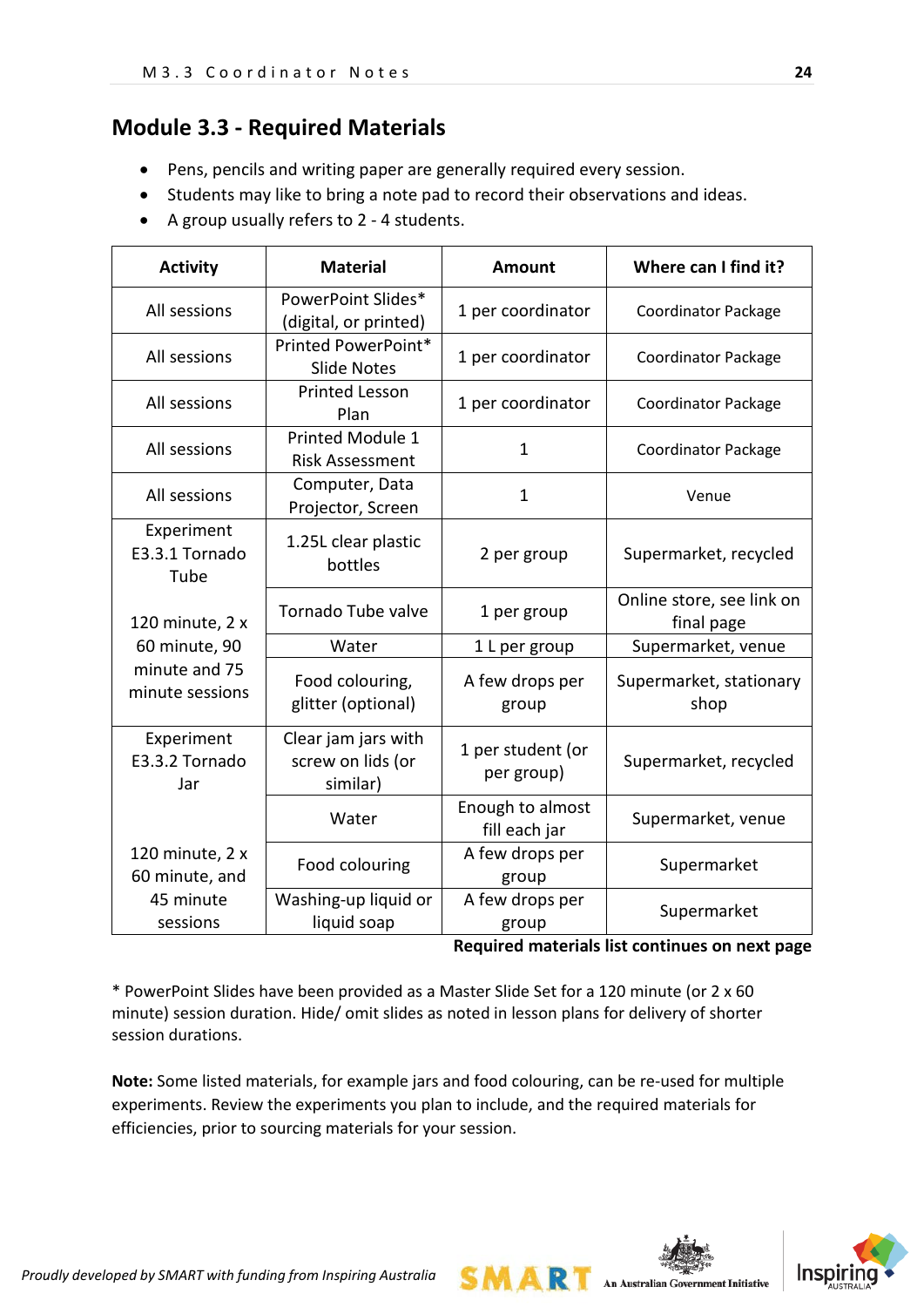| <b>Activity</b>           | <b>Material</b>         | <b>Amount</b>              | Where can I find it?                       |
|---------------------------|-------------------------|----------------------------|--------------------------------------------|
| Experiment                | Cardboard box           | 1                          | Recycled                                   |
| E3.3.3 Cyclone in         | Scissors / Stanley      | $\mathbf{1}$               | Supermarket, hardware                      |
| a Box (Demo)              | knife                   |                            | store                                      |
|                           | Bowl / tray             | $\mathbf{1}$               | Supermarket / recycled                     |
|                           | Clear Plastic (to fit   | $\mathbf{1}$               | Recycled / stationary                      |
|                           | side of box)            |                            | store                                      |
| 120 minute, 2 x           | Masking tape / glue     | $\mathbf{1}$               | Supermarket /                              |
| 60 minute, 90             | (to fix plastic to box) |                            | stationary store                           |
| and 75 minute<br>sessions | Dry Ice                 | 2 x egg size pieces        | Specialty store, see link<br>on final page |
|                           | 12 Volt Computer        | $\mathbf{1}$               | Computer store,                            |
|                           | Fan                     |                            | electronics store,                         |
|                           |                         |                            | recycled                                   |
|                           | 9 Volt battery          | 1                          | supermarket                                |
|                           | <b>Tongs</b>            | 1                          | Supermarket / recycled                     |
|                           | Gloves (thick)          | 1 pair                     | hardware store                             |
|                           | <b>Safety Glasses</b>   | 1 pair                     | hardware store                             |
| Experiment 3.3.4          | <b>Balloons</b>         | 2 per group                | Supermarket                                |
| <b>Static Power</b>       | Fluorescent light       | 1 per 3 groups,            | Supermarket, hardware                      |
|                           | bulb tubes (short)      | shared                     | store                                      |
| 120 minute, 2 x           | Woollen clothing:       | 1 piece per group,         | Recycled                                   |
| 60 minute, 90             | sock, jumper,           | or, use a group            |                                            |
| minute sessions           | beanie, glove, scarf    | members hair!              |                                            |
|                           | <b>Tissue</b>           | 1 small piece per<br>group | Supermarket                                |
| Challenge 3.3             | Fan, leaf blower, or    | $1 - 2$ per session,       | Supermarket, hardware                      |
| <b>Disaster Proofing</b>  | hair dryer              | for wind testing           | store, recycled                            |
| (All sessions             | Cling wrap              | 2 x 30m rolls per          | Supermarket                                |
|                           | Aluminium foil          | session of each            |                                            |
|                           | Masking tape            | $3 - 4$ rolls per          | Supermarket, hardware                      |
|                           |                         | session, shared            | store                                      |
| Add / subtract            | • Paddle pop sticks     | 10 of each, per            | Supermarket, stationary                    |
| materials to suit         | • Skewers               | group                      | store                                      |
| location / available      | • Toothpicks            |                            |                                            |
| supplies.                 | • Paper clips           |                            |                                            |
|                           | • Rubber bands          |                            |                                            |
|                           | <b>String</b>           | 2 x 50m rolls              | Supermarket                                |
| Adjust quantities         | Cardboard boxes,        | $3 - 5$ pieces per         | recycled                                   |
| to suit available         | toilet rolls            | group                      |                                            |
| materials.                | Polystyrene trays       | $1 - 2$ per group          | recycled                                   |
|                           | Measuring tape          | $1 - 2$ per session        | Supermarket, hardware<br>store             |
|                           | Large plastic / water   | 1 per session              | Supermarket, hardware                      |
|                           | tight tub               |                            | store, recycled                            |